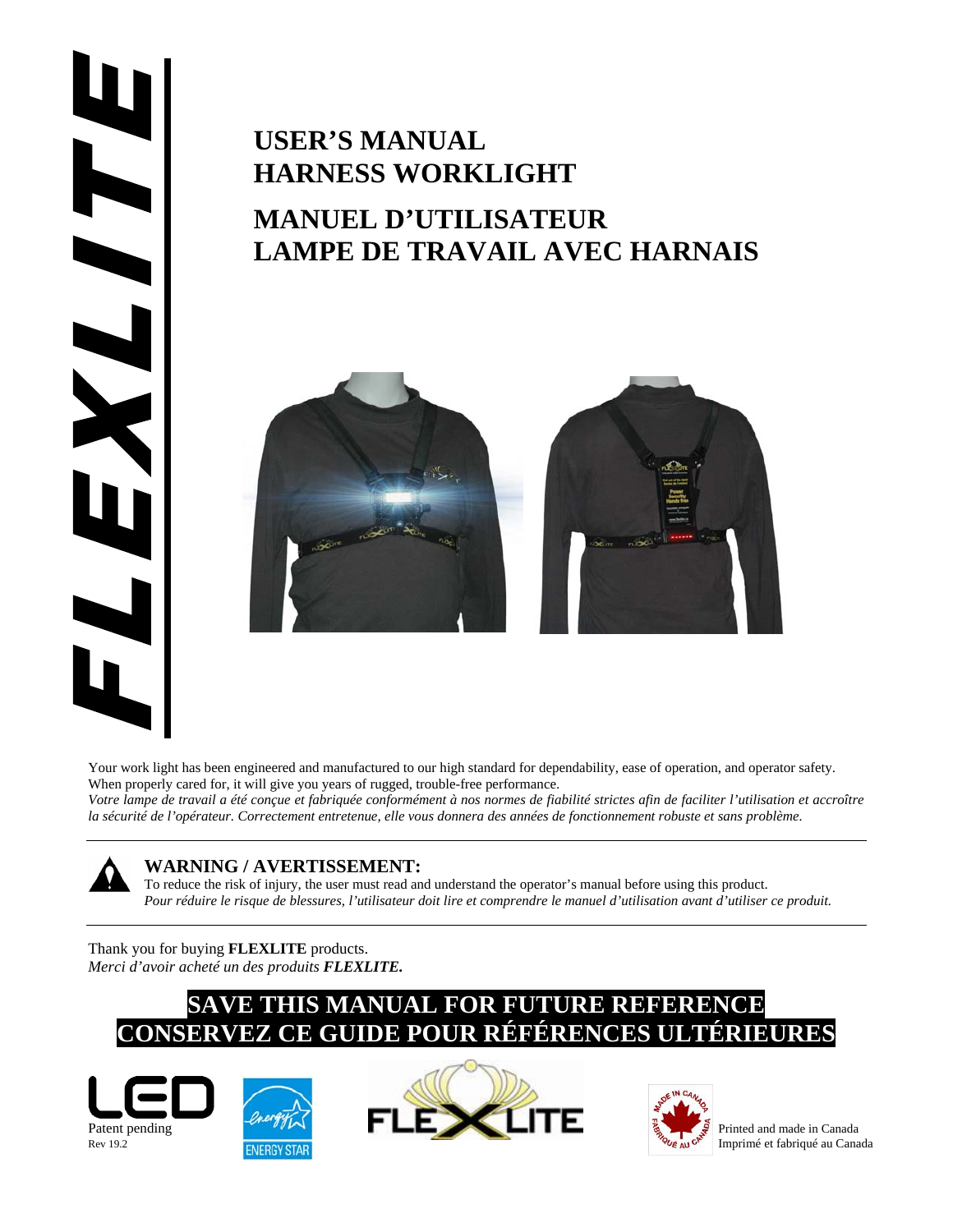Some of the following symbols may be used on this work light. Please study them and learn their meaning. Proper interpretation of these symbols will allow you to operate the work light better and safer.

| <b>SYMBOL</b> | <b>NAME</b>                  | DESIGNATION/EXPLANATION               |
|---------------|------------------------------|---------------------------------------|
| V             | <b>Volts</b>                 | Voltage                               |
| $\mathbf{A}$  | Amperes                      | Current                               |
| Hz            | Hertz                        | Frequency (cycles per second)         |
| W             | Watt                         | Power                                 |
| min           | <b>Minutes</b>               | Time                                  |
|               | <b>Alternating Current</b>   | Type of current                       |
| $= -$         | Direct Current               | Type or a characteristic of current   |
|               | <b>Class II Construction</b> | Double-insulated construction         |
|               | <b>Safety Alert</b>          | Precautions that involve your safety. |

The following signal words and meanings are intended to explain the levels of risk associated with this product.

| <b>SYMBOL</b> | <b>SIGNAL</b>   | <b>MEANING</b>                                                                                                  |  |  |  |
|---------------|-----------------|-----------------------------------------------------------------------------------------------------------------|--|--|--|
|               | <b>DANGER:</b>  | Indicates an imminently hazardous situation, which, if not avoided,<br>will result in death or serious injury.  |  |  |  |
|               | <b>WARNING:</b> | Indicates a potentially hazardous situation, which, if not avoided, could<br>result in death or serious injury. |  |  |  |
|               | <b>CAUTION:</b> | Indicates a potentially hazardous situation, which, if not avoided, may<br>result in minor or moderate injury.  |  |  |  |
|               | <b>CAUTION:</b> | (Without Safety Alert Symbol) Indicates a situation that may result in<br>property damage.                      |  |  |  |

# **GENERAL SAFETY RULES**



**WARNING!** 

# **READ AND UNDERSTAND ALL INSTRUCTIONS.**

Failure to follow all instructions listed below may result in electric shock, fire and/or serious personal injury.

# **SAVE THESE INSTRUCTIONS**

# **WORK AREA**

- **Keep your work area clean and well lit.** Cluttered benches and dark areas invite accidents.
- **Working temperature.** This work light is designed to be used at normal room temperature. If used under 0°C (32°F) the battery will deplete faster. If used over 45°C (113°F) an automatic cut-off will turn the light off until the temperature of the light head comes down. Depending if the work area is well ventilated or not, the cut-off temperature can be affected (see features for more information).
- FLEXLITE is designed to be used in industrial environments under rain, snow and dust. But FLEXLITE products cannot be immersed in water. If the working area is moist and dusty, some particles

will stick to the fan or heat sink and reduce performance. See maintenance section to remove any dirt.



# **DANGER!**

Never connect / disconnect or use an external power supply or charger in hazardous areas.

# **DANGER!**

Never connect or disconnect the connector on the light head or any extension cord when the power is on or in hazardous areas.



# **ELECTRICAL SAFETY**

**A battery operated work light with integral**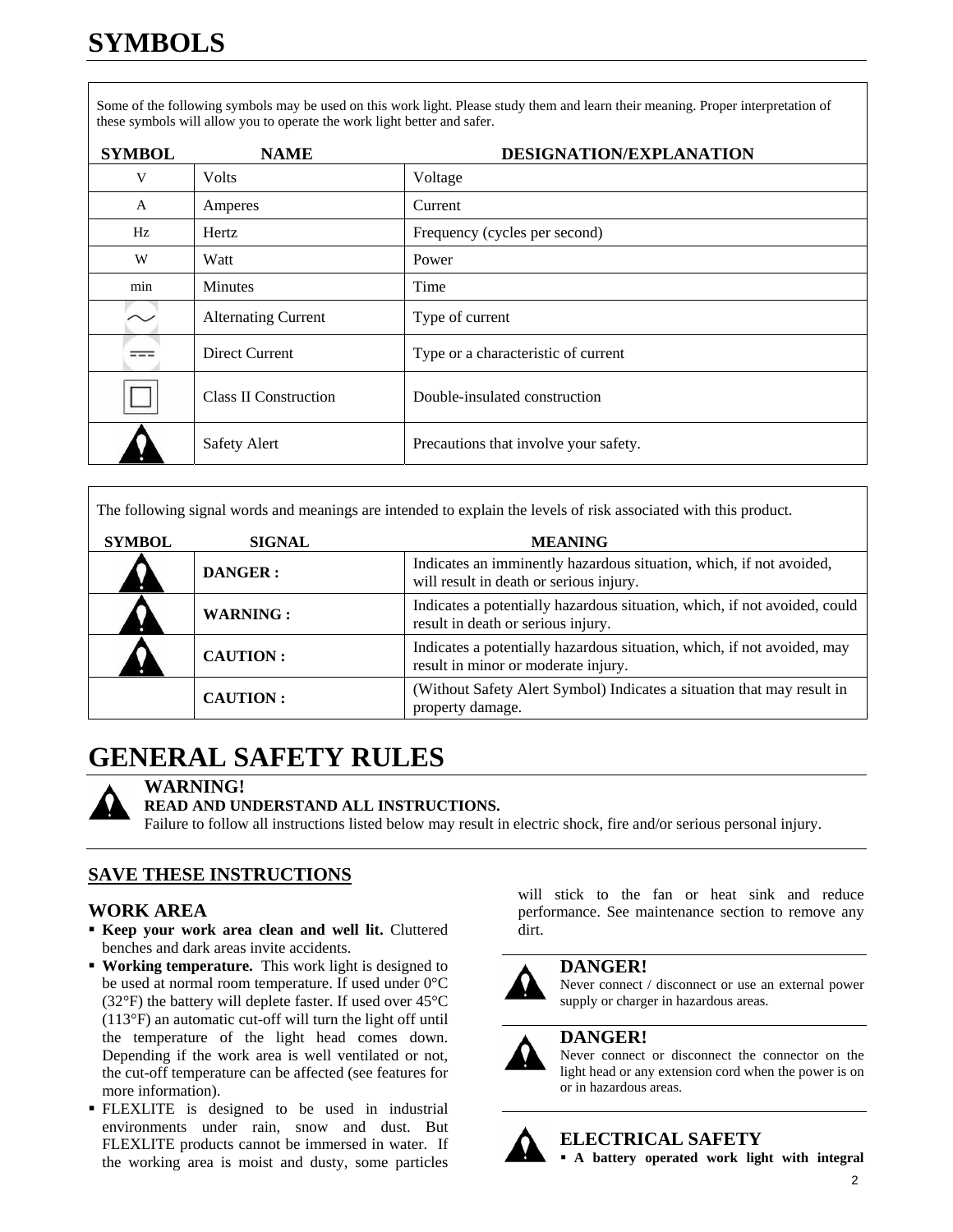**batteries or a separate battery pack must be recharged only with the specified charger for the battery.** A charger that may be suitable for one type of battery may create a risk of fire when used with another battery.

 **Use charger only with products listed (refer to FEATURES on page 5).** 

### **SERVICING**

- **Work light maintenance must be performed only by qualified repair personnel.** Servicing or maintenance performed by unqualified personnel may result in a risk of injury.
- **When servicing a work light, use only identical replacement parts. Follow instructions in the Maintenance section of this manual.** Use of unauthorized parts or failure to follow Maintenance Instructions may create a risk of shock or injury.

# **SPECIFIC SAFETY RULES**



### **DANGER!**

Chest battery models, remove battery from the pouch for charging.

- **Know your work light. Read operator's manual carefully. Learn its applications and limitations, as well as the specific potential hazards related to this work light.**  Following this rule will reduce the risk of electric shock, fire, or serious injury.
- **Lens and housing become hot during use:** 
	- During or immediately after use, don't lay work light flat on lens surface or place lens area in contact with a plastic or fabric covered surface.
	- Handle work light with care around any flammable surface.
	- Do not use or permit use of work light in beds or sleeping bags. This work light lens can melt fabrics and a burn injury could result.
- **Use only the charger recommended for use with your work light.** Do not substitute any other charger. Use of another charger could cause batteries to explode causing possible serious injury.

### **WARNING! MAGNETIC HAZARDS**

Strong magnetic forces pose a potential hazard to people who wear heart implant devices and they can destroy magnetic media data files (such as computer hard drives). Visually warning people of the existence of strong magnetic fields is necessary when such fields are generated by equipment.



# **WARNING! LED LIGHT**

Do not stare into the beam or view directly with or without optical instruments.



### **WARNING!**

This light system needs a constant air flow to cool down, NEVER leave the light turned on when not in motion; otherwise the light will becomes hot and can cause injury, fire or damages. Do not project the light towards traffic road, another person or any vehicle to prevent blindness. Doing so, may result in serious injuries or death.

### **STORAGE TEMPERATURE**

- Store work light at room temperature between 4 and 27°C (40 and 80°F) for best results.
- When transporting or temporarily storing in a vehicle, temperature range should be greater than  $-30^{\circ}$ C ( $-22^{\circ}$ F) but no more than 66°C (151°F).
- **Storing work light at temperatures greater than 76°C (169°F) for extended periods of time (more than 2 hours) may cause damage to work light and possible fire or explosion.**

### **DANGER!**

Never store FLEXLITE (battery models) in direct sunlight.

- **Do not charge battery pack in a damp or wet location.** Following this rule will reduce the risk of electrical shock.
- **Your battery work light should be charged in a location where the temperature is more than 10°C (50°F) but less than 37°C (99°F).**
- **Do not disassemble your work light.**
- **Do not permit children to use work light unsupervised.** It is not a toy. The temperature of the light head will become hot after being on for only a short period of time. This hot temperature can cause burn injuries if touched and can create sufficient heat to melt some fabrics.
- **Stay alert.** Watch what you are doing and use common sense. Do not rush.
- **If wrapped or in contact with fabrics, the work light lens can produce sufficient heat to melt some fabrics.** To avoid serious personal injury, never allow the work light lens to come in contact with anything.
- **Check damaged parts.** Before further use of this work light, a part that is damaged should be carefully checked to determine that it will operate properly and perform its intended function. Do not use work light if it does not function properly.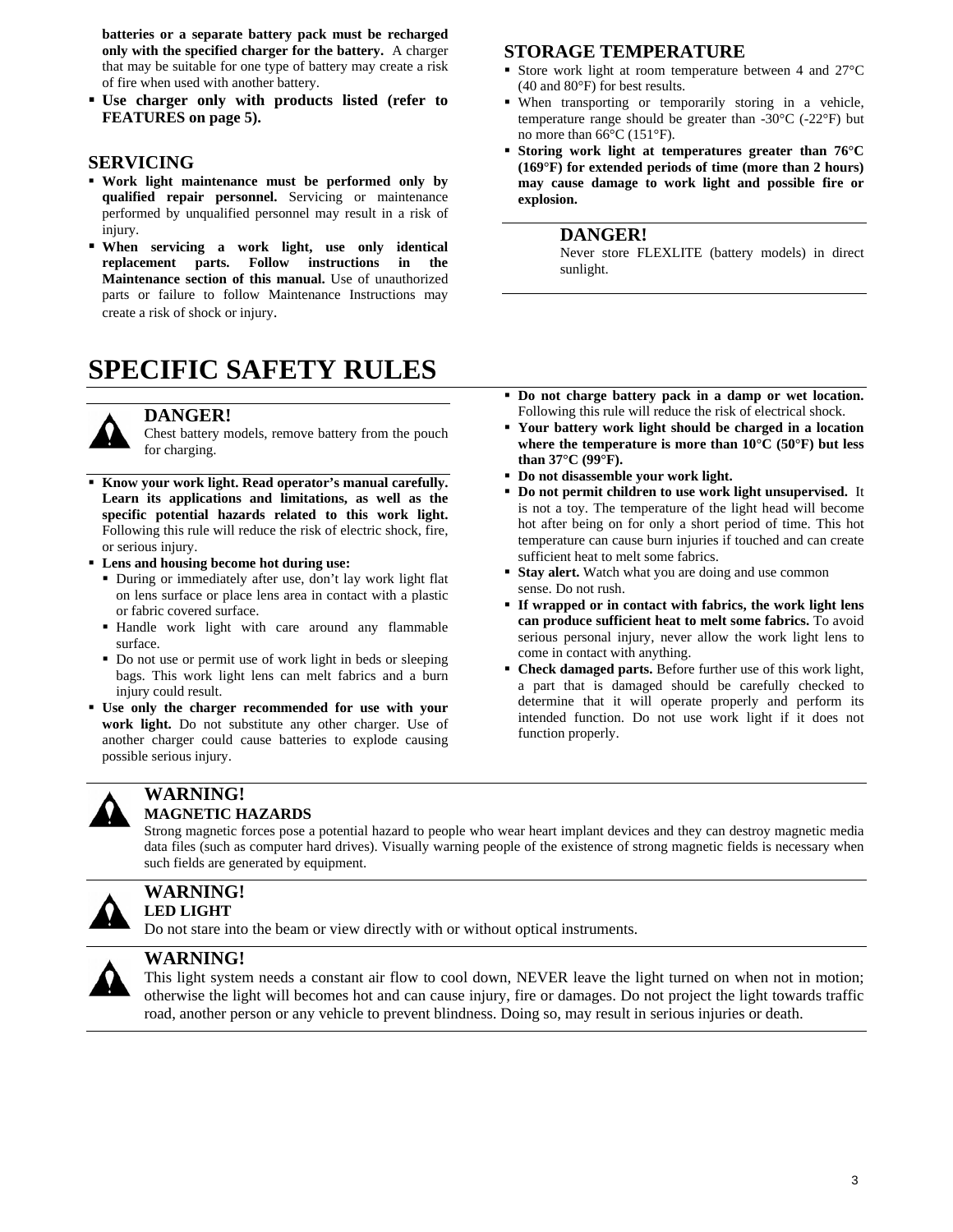# **SAFETY RULES FOR CHARGER**



# **WARNING!**

### **READ AND UNDERSTAND ALL INSTRUCTIONS.**

Failure to follow all instructions listed below may result in electric shock, fire and/or serious personal injury.

**Before using battery charger, read all instructions** and cautionary markings in this manual, on battery charger and product using battery to prevent misuse of the products and possible injury or damage.

# **CAUTION:**

To reduce the risk of electric shock or damage to the charger and battery; charge only batteries as specifically designated on your charger. Other types of batteries may burst, causing personal injury or damage.

- **Do not use charger outdoors or expose to wet or damp conditions.** Water entering charger will increase the risk of electric shock.
- **Use of an attachment not recommended or sold by another manufacturer may result in a risk of fire, electric shock, or injury to persons.** Following this rule will reduce the risk of electric shock, fire, or serious personal injury.
- **Do not abuse cord or charger.** Never use the cord to carry the charger. Do not pull the charger cord rather than the plug when disconnecting from receptacle. Damage to the cord or charger could occur and create an electric shock hazard. Replace damaged cords immediately.
- **Make sure cord is located so that it will not be stepped on, tripped over, come in contact with sharp edges or moving parts or otherwise be subjected to damage or stress.** This will reduce the risk of accidental falls, which could cause injury, and damage to the cord, which could result in electric shock.
- **Keep cord and charger from heat to prevent damage to housing or internal parts.**
- **Do not let gasoline, oils, petroleum-based products, etc. come in contact with plastic parts.** They contain chemicals that can damage, weaken, or destroy plastic.
- **An extension cord should not be used unless absolutely necessary.** Use of improper extension cord could result in a risk of fire and electric shock. If extension cord must be used, make sure:
	- That pins on plug of extension cord are the same number, size and shape as those of plug on charger.
- That extension cord is properly wired and in good electrical condition;
- That wire size is large enough for AC ampere rating of charger as specified below:  $Cord I$  ength  $(F<sub>left</sub>)$   $25'$   $50'$   $100'$

| CORE LONGER (FOOT)                     | $\sim$ | $\cdot$ | 1 VV |
|----------------------------------------|--------|---------|------|
| Cord Size (AWG)                        | 16     | 16      | 16   |
| <b>NOTE:</b> AWG = American Wire Gauge |        |         |      |

- **Do not operate charger with a damaged cord or plug,**  which could cause shorting and electric shock. If damaged, have the charger replaced by an authorized serviceman.
- **Do not operate charger if it has received a sharp blow, been dropped, or otherwise been damaged in any way.**  Take it to an authorized serviceman for electrical inspection to determine if the charger is in good working order.
- **Do not disassemble charger.** Take it to an authorized serviceman when maintenance or repair is required. Incorrect reassembly may result in a risk of electric shock or fire.
- **Unplug charger from outlet before attempting any maintenance or cleaning to reduce the risk of electric shock.**
- **Disconnect charger from the power supply when not in use.** This will reduce the risk of electric shock or damage to the charger if metal items should fall into the opening. It also will help prevent damage to the charger during a power surge.
- **Risk of electric shock.** Do not touch uninsulated portion of output connector.
- **Save these instructions.** Refer to them frequently and use them to instruct others who may use this work light. If you loan someone this work light, loan them these instructions as well to prevent misuse of the product and possible injury.

# **SERVICING**

Servicing requires extreme care and knowledge and should be performed only by a qualified service technician. For service we suggest you return the product to your nearest **AUTHORIZED SERVICE CENTER**  for repair. When servicing, use only identical replacement parts.



# **WARNING:**

To avoid serious personal injury, do not attempt to use this product until you read thoroughly and understand completely the operator's manual. Save this operator's manual and review it frequently for continuing safe operation and instructing others who may use this product.

# **SAVE THESE INSTRUCTIONS**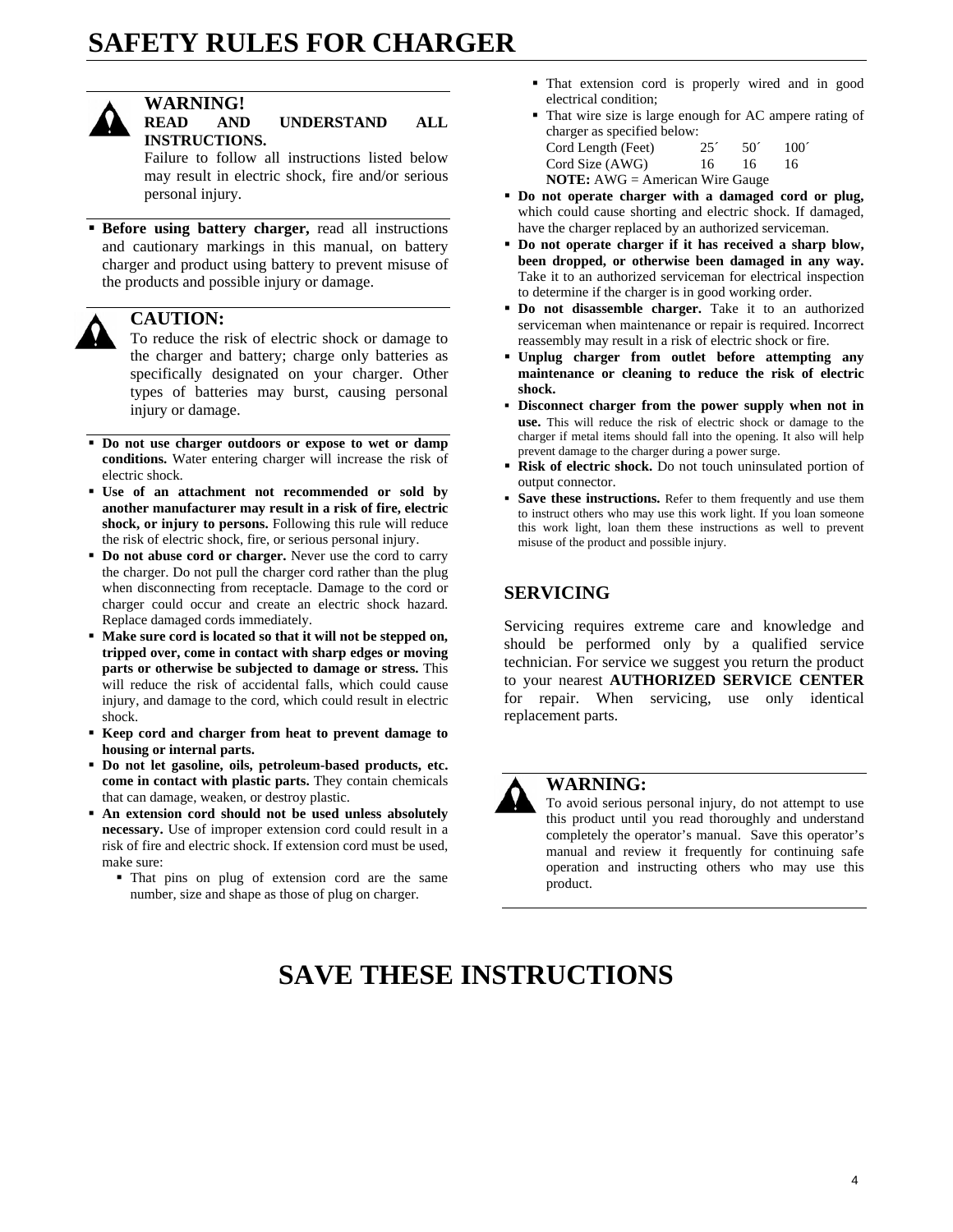| <b>Brand</b>  | Color                  | <b>Light Position</b> | <b>Battery life</b> | <b>Batterie Position</b> | Power                | <b>Connector Type</b> | Option                 |
|---------------|------------------------|-----------------------|---------------------|--------------------------|----------------------|-----------------------|------------------------|
| FLX= Flexlite | $24W = White$          | $C =$ Chest           | 3H                  | $D = Dorsal$             | $AC = 120 - 240$ Vac | NA = North America    | $R =$ Reflective strap |
|               | BWR = Blue, White, Red | $M = Molle$           | 6H                  | $C =$ Chest              | $12 = 12$ Vdc        | $EU = Europe$         |                        |
|               | Etc                    | $H = Helmet$          | 12H                 | $B = Belt$               | $24 = 24Vdc$         |                       |                        |
|               |                        |                       |                     | $S =$ Shoulder           |                      |                       |                        |

# **FEATURES**

| PRODUCT SPECIFICATIONS                                        | 3H       | 6H                                              | 12H                                                        |
|---------------------------------------------------------------|----------|-------------------------------------------------|------------------------------------------------------------|
| <b>Battery:</b> Lithium-ion rechargeable                      | Included | Included                                        | Included                                                   |
| Performance at 21°C (70°F)                                    |          |                                                 |                                                            |
|                                                               |          | 6 h                                             | 12 <sub>h</sub>                                            |
|                                                               |          | 8 h 30                                          | 16h30                                                      |
|                                                               |          | 14 h                                            | 27 h 30                                                    |
| Dorsal battery pack material (flame retardant) UL94V0 plastic |          | UL94V0 plastic                                  | UL94V0 plastic                                             |
| <b>Charger:</b>                                               |          |                                                 |                                                            |
| 110V-220V  E-CHARG1ALI8.4110V                                 | X        | X                                               | X                                                          |
| 12V DC (car plug)  E-CHARG1ALI8.412V                          | X        | X                                               | X                                                          |
|                                                               |          | $5 - 6$ hours                                   | $10 - 11$ hours                                            |
| System:                                                       |          |                                                 |                                                            |
|                                                               |          | $0.7$ Kg $(1.5$ lb)                             | $0.9$ Kg $(2 \text{ lb})$                                  |
|                                                               |          | 1188                                            | 1188                                                       |
| Color temperature (similar to day light)5000 K                |          | 5000 K                                          | 5000 K                                                     |
|                                                               |          | Coated aluminum                                 | Coated aluminum                                            |
|                                                               |          | $90^\circ$ flip down                            | $90^\circ$ flip down                                       |
| Harness (comfortable and balanced)Waist adjustable            |          | Waist adjustable                                | Waist adjustable                                           |
|                                                               |          | Rain and dust resistant                         | Rain and dust resistant                                    |
|                                                               |          | 3 meters                                        | 3 meters                                                   |
|                                                               |          | BK7 glass                                       | BK7 glass                                                  |
|                                                               |          | -20 to 40 $^{\circ}$ C (-4 to 104 $^{\circ}$ F) | $-20$ to 40 $\rm{^{\circ}C}$ (-4 to 104 $\rm{^{\circ}F}$ ) |
| Stroboscopic safety light on back (Dorsal model only)         |          |                                                 |                                                            |
| 6 high intensity and wide angle LED on backIncluded           |          | Included                                        | Included                                                   |

# **RESERVE MODE**

Your Flexlite lamp is programmed to protect you against an immediate complete battery discharge. Indeed, after the normal duration threshold, depending on the intensity chosen, your lamp is placed in reserve mode who give you an additional duration at 25 %. During the reserve mode, the lamp will flash all 30 secs, to warn you that the battery is about to be discharged. The reserve mode length is at least 15 min. In reserve mode, any other lamp functions are unavailable except for closing.

| OPTIONS |
|---------|
|---------|

| <b>Battery position</b> | ЗΗ           | 6Н           | 12H           |
|-------------------------|--------------|--------------|---------------|
| D = Dorsal              | FLX-BAT-D-3H | FLX-BAT-D-6H | FLX-BAT-D-12H |
| $C =$ Chest             | FLX-BAT-C-3H | N/A          | N/A           |
| B = Belt                | N/A          | FLX-BAT-B-6H | N/A           |

Extra battery pack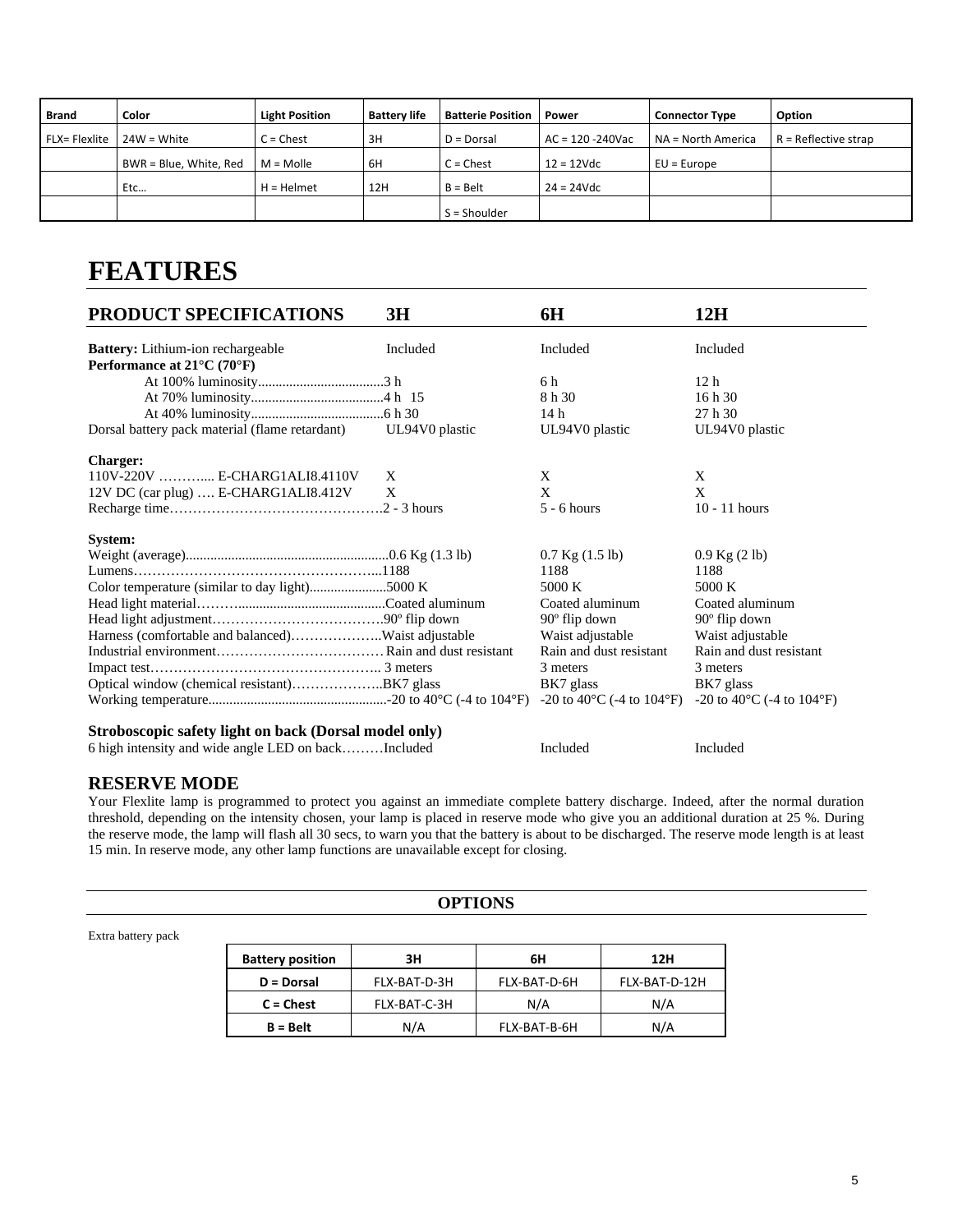# **UNPACKING**

This product has been shipped completely assembled.

- Carefully remove the work light and any accessories from the box. Make sure that all items listed in the packing list are included.
- Inspect the work light carefully to make sure no breakage or damage occurred during shipping.
- Do not discard the packing material until you have carefully inspected and satisfactorily operated the work light.
- If any parts are damaged or missing, please call 1-866-854-1411 for assistance.

# **PACKING LIST**

Work light harness Operator's Manual Charger



# **WARNING:**

If any parts are missing, do not operate this work light until the missing parts are replaced. Failure to do so could result in possible serious personal injury.



# **WARNING:**

Do not attempt to modify this work light or create accessories not recommended for use with this work light. Any such alteration or modification is misuse and could result in a hazardous condition leading to possible serious personal injury.

# **WARNING:**

Never disconnect the connector on the light head unit when power is turned « on ».

# **WARNING:**

Keep FLEXLITE out of reach of children. The work light may cause serious injuries. To avoid possible strangulation, keep harness away from children. This work light is not a toy.

# **OPERATION**



# **WARNING:**

Do not allow familiarity with work lights to make you careless. Remember that a careless fraction of a second is sufficient to inflict serious injury.



### **WARNING:**

Do not use any attachments or accessories not recommended by the manufacturer of this work light. The use of attachments or accessories not recommended can result in serious personal injury.

# **CAUTION:**

To prevent damage to the built-in battery, remove from the charger immediately if no LED comes on. Return the work light and charger to your nearest service center for maintenance or a replacement.

# **CHARGING THE BATTERY**

Battery for this work light is shipped in a low charge condition to prevent possible problems. Therefore, you should charge the battery until the light in front of the charger turns green.

# **TO CHARGE**

- Charge the battery pack only with the recommended chargers (See « FEATURES » section on page 5).
- Connect the charger to a power supply.
- Turn off the light, connect the charger barrel Jack into the outlet under the battery device or clip on the battery pack inside the optional wall mount charger.
- After normal usage, a minimum of 4 hours of charging time is required to be fully charged.
- The charger will become slightly warm to the touch while charging. This is normal and does not indicate a problem.
- Do not place the charger in an area of extreme heat or cold. It will work best at normal room temperature.
- When the batteries become fully charged, unplug the charger from the power supply.
- The charger will cut off automatically if battery is fully charged as indicated by LED :
- $\triangleleft$  Charging : solid red LED
- Battery full : solid green LED
- Error status : flashing red LED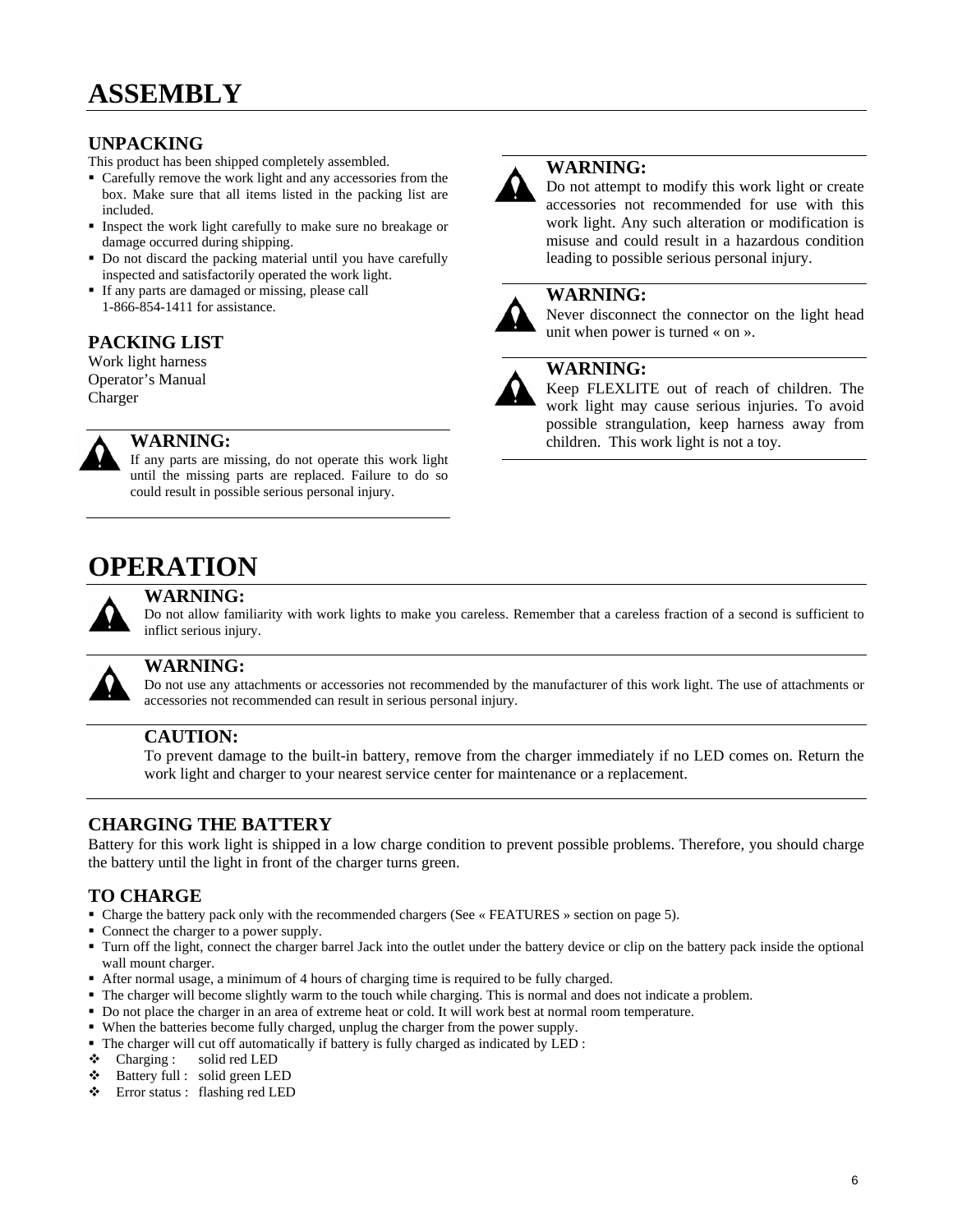

## **WARNING:**

Keep the charger and the work light out of reach of children.



# **WARNING:**

Do not try to open charger or work light. No parts can be changed by user. To replace battery, return work light and charger to an authorized service center.

# **IMPORTANT INFORMATION FOR RECHARGING A HOT WORK LIGHT**

When using the work light continuously, the batteries in the battery pack will become hot. You should let a hot battery pack cool down for approximately 30 minutes before attempting to recharge.

**NOTE:** Refer to **"CHARGING THE BATTERY"** for normal recharging of batteries. If the charger does not charge your battery pack under normal circumstances, return both the battery pack and charger to your nearest repair center for electrical inspection. For the location of your nearest repair center, please call 1-866-854-1411.

*Use « Touch Pad » switch in front of the light head:* 

**TO TURN WORKLIGHT ON:** *Push and hold 1/2 second.* **DIM FROM 40% TO 70%:** *Push quickly one time.* **DIM FROM 70% TO 100%:** *Push quickly another time.* **FLASHING MODE:** *Push quickly another time.* 

**TURN OFF:** *Push and hold 1/2 second anytime.* 

# **SAFETY ADVICE**

- If the light head come too hot, an integrated electronic device will turn down the light power at 25% of efficiency on blinking mode. If the temperature still increases, the device will cut off the light automatically. Ensure the heat sink is clean. If the problem persists, return the work light to an authorized service center.
- When the battery becomes discharged, the light head will automatically turn down the light power at 25% of efficiency to allow to the user several minutes to leave the dark area.

# **MAINTENANCE**



# **WARNING:**

When servicing use only identical **FLEXLITE**  replacement parts. Use of any other parts may create a hazard or cause damage to the product.



# **WARNING:**

Always wear safety goggles or safety glasses with side shields when using compressed air to clean work lights. If operation is dusty, also wear a dust mask.

# **GENERAL MAINTENANCE**

Avoid using solvents when cleaning plastic parts. Most plastics are susceptible to damage from various types of commercial solvents and may be damaged by their use. Use clean cloths to remove dirt, dust, oil, grease, etc.



# **WARNING:**

Do not at any time let brake fluids, gasoline, petroleum-based products, penetrating oils, etc., come in contact with plastic parts. Chemicals can damage, weaken or destroy plastic which may result in serious personal injury.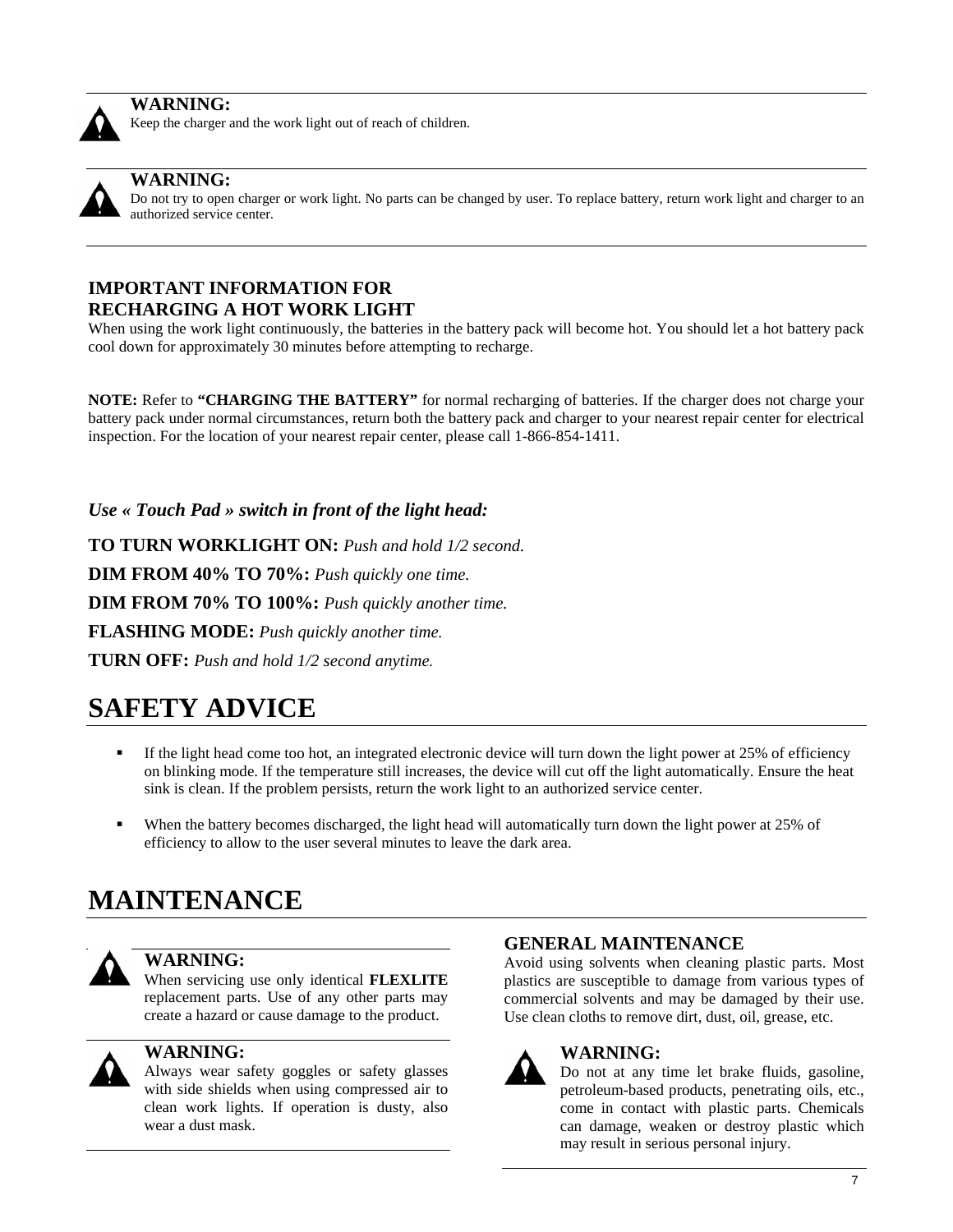# **BATTERIES**

This work light is equipped with Li-Ion Polymer rechargeable batteries. Length of service from each charge will depend on the type of work you are doing. The batteries in the housing have been designed to provide maximum trouble-free life. However, like all batteries, they will eventually wear out. Do not disassemble housing and attempt to replace the batteries. Handling of these batteries, especially when wearing rings and jewelry, could result in a serious burn. **Battery Life:** Batteries that lose 20% of their capacity must be removed from service and disposed of properly. Return FLEXLITE to your servicing center to replace the battery.

# **FAN AND/OR HEAT SINK MAINTENANCE**

These Flexlite are made with an integrated cooling fan designed to resist rain and dust. This fan and air flow heat sink must be cleaned frequently to perform. Use only a **low air pressure** gun to clean and remove any dust. Don't use solvent, soap or cleaner. The unit is clean when you can see across the heat sink.

**WARNING:**  Do not immerse in water.

# *LIMITATION OF RESPONSIBILITY*

*The manufacturer will be relieved of all responsibility in the case of non-observance by the client. The manufacturer cannot be in any case considered responsible for direct or indirect damages resulting used of material, including loss of data or information. The manufacturer will not be in any case be made responsible for breakdown or abnormality in the function of material, regardless of the cause, the duration of breakdown or immobility before the delivery in normal market. Lastly, the responsibility of manufacturer cannot be sought in case of an act of the Nature, or for other independent motives such as strikes, work interruption, delays caused by supplier, floods or accidents.* 

# **WARRANTY FLEXLITE 1 YEARS LIMITED SERVICE WARRANTY**

Proof of purchase must be presented when requesting warranty service.

Limited to FLEXLITE products purchased on March  $1<sup>st</sup>$ , 2019 and after. This product is manufactured by FP Technologies. The trademark is licensed from FLEXLITE. All warranty communications should be directed to FP Technologies Technical Service at (toll free) 1-866-854-1411.

### **WARRANTY POLICY**

To receive a replacement you must present proof of purchase and return all original equipment packaged with the original product. The replacement will be covered by the limited warranty for the balance of the 1 YEARS service warranty period.

### **WHAT IS COVERED UNDER THE 1 YEARS LIMITED SERVICE WARRANTY**

This warranty on FLEXLITE covers all defects in workmanship or materials and normal wear items such as brushes, switches, LED, cords, for five years following the purchase date of the lamp. Warranties for other FLEXLITE products may vary.

### **BATTERIES WARRANTY**

Batteries of your FLEXLITE lamp are covered for a period of one (1) year following the purchase date of the lamp.

### **HOW TO OBTAIN SERVICE**

To obtain service for this FLEXLITE you must return it; freight prepaid, or send it to an authorized service center for FLEXLITE. You may obtain the location of the authorized service center nearest you by calling (toll free): 1-866-854-1411 or by logging on to the FLEXLITE website at www.flexlite.ca. When requesting warranty service, ask for RMA number before return any products and you must present the original dated sales receipt. The authorized service center will repair any faulty workmanship, and either repair or replace any part covered under the warranty, at our option, at no charge to you.

### **WHAT IS NOT COVERED**

This warranty applies only to the original purchaser at retail and may not be transferred. This warranty only covers defects arising under normal usage and does not cover any malfunction, failure or defect resulting from misuse, abuse, neglect, alteration, modification or repair by other than an authorized service center for FLEXLITE branded.

### **FLEXLITE MAKE NO WARRANTIES, REPRESENTATIONS OR PROMISES AS TO THE QUALITY OR PERFORMANCE OF ITS WORKLIGHT OTHER THAN THOSE SPECIFICALLY STATED IN THIS WARRANTY.**

### **ADDITIONAL LIMITATIONS**

To the extent permitted by applicable law, all implied warranties, including warranties of MERCHANTABILITY or FITNESS FOR A PARTICULAR PURPOSE, are disclaimed. Any implied warranties, including warranties of merchantability or fitness for a particular purpose, that cannot be disclaimed under state law are limited to one year from the date of purchase. FLEXLITE are not responsible for direct, indirect, incidental or consequential damages. Some states do not allow limitations on how long an implied warranty lasts and/or do not allow the exclusion or limitation of incidental or consequential damages, so the above limitations may not apply to you. This warranty gives you specific legal rights, and you may also have other rights which vary from state to state.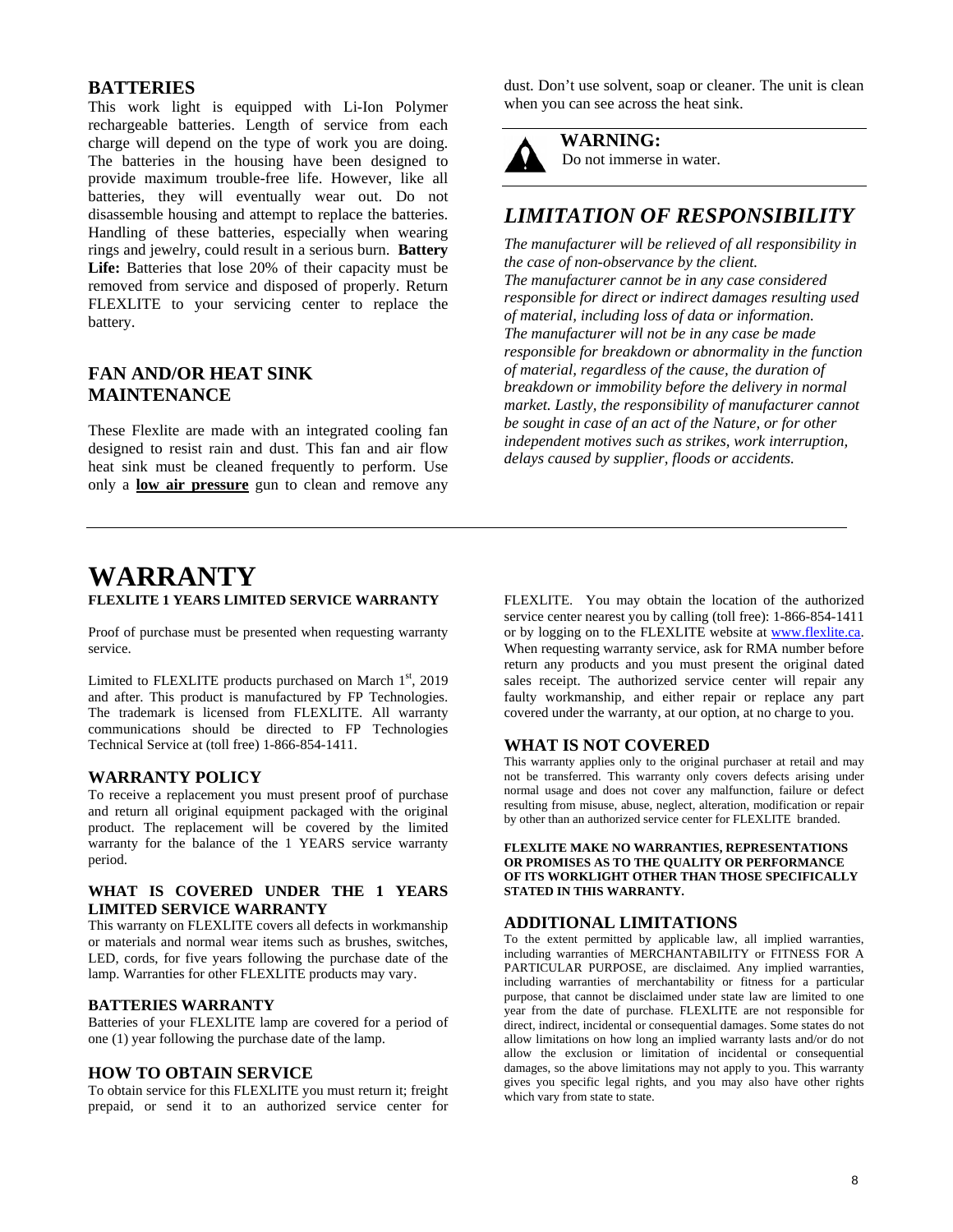# **KNOW YOUR FLEXLITE /***CONNAÎTRE VOTRE FLEXLITE*

**(Dorsal battery model Show / Modèle à batterie dorsale montrée)** 

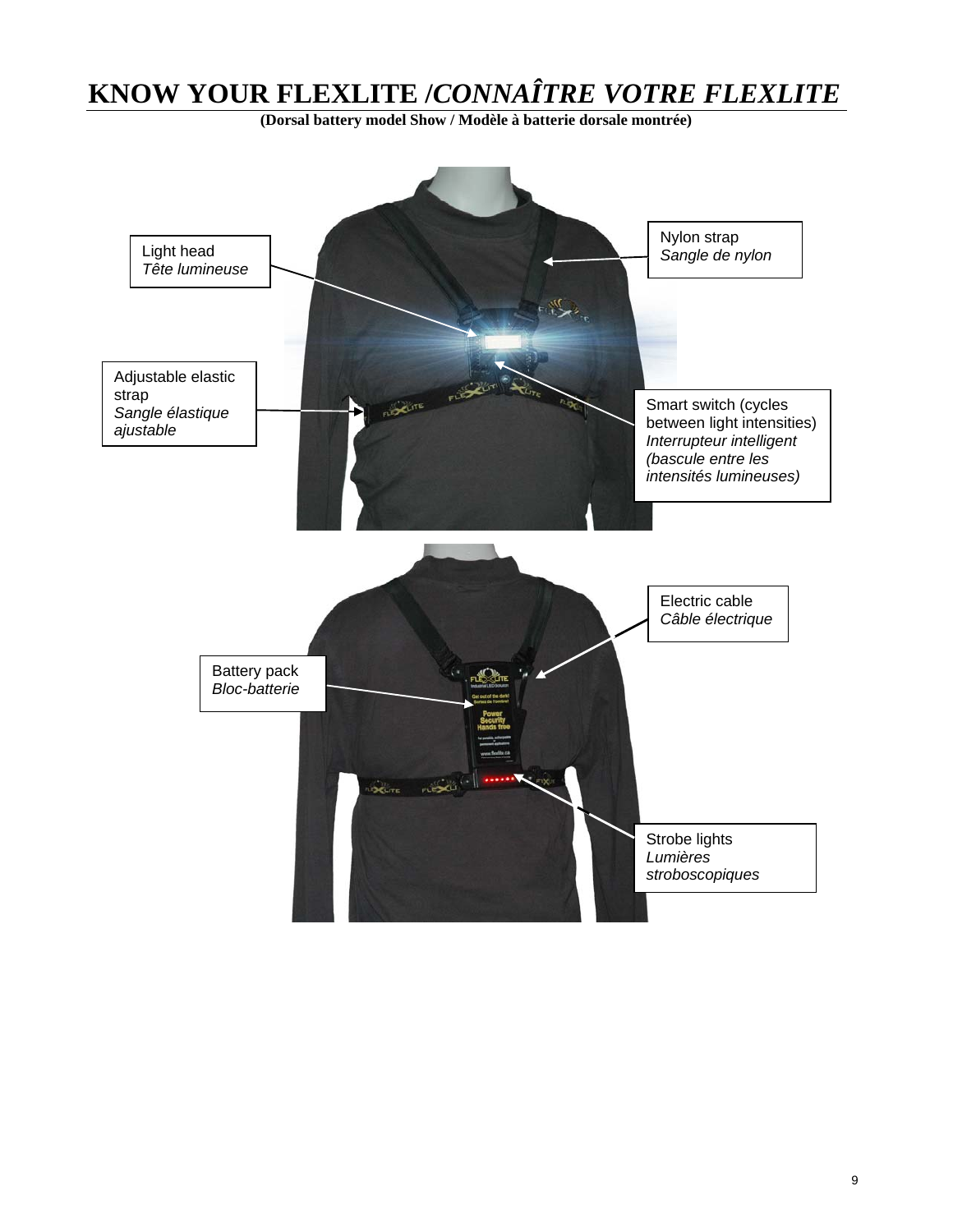# **100%**







# **\* For information purpose only. Performance can be influenced by battery age, charge level and temperature.**

**\* À titre d'information seulement. Les performances peuvent être influencées par l'âge de la batterie, le niveau de charge et la température.**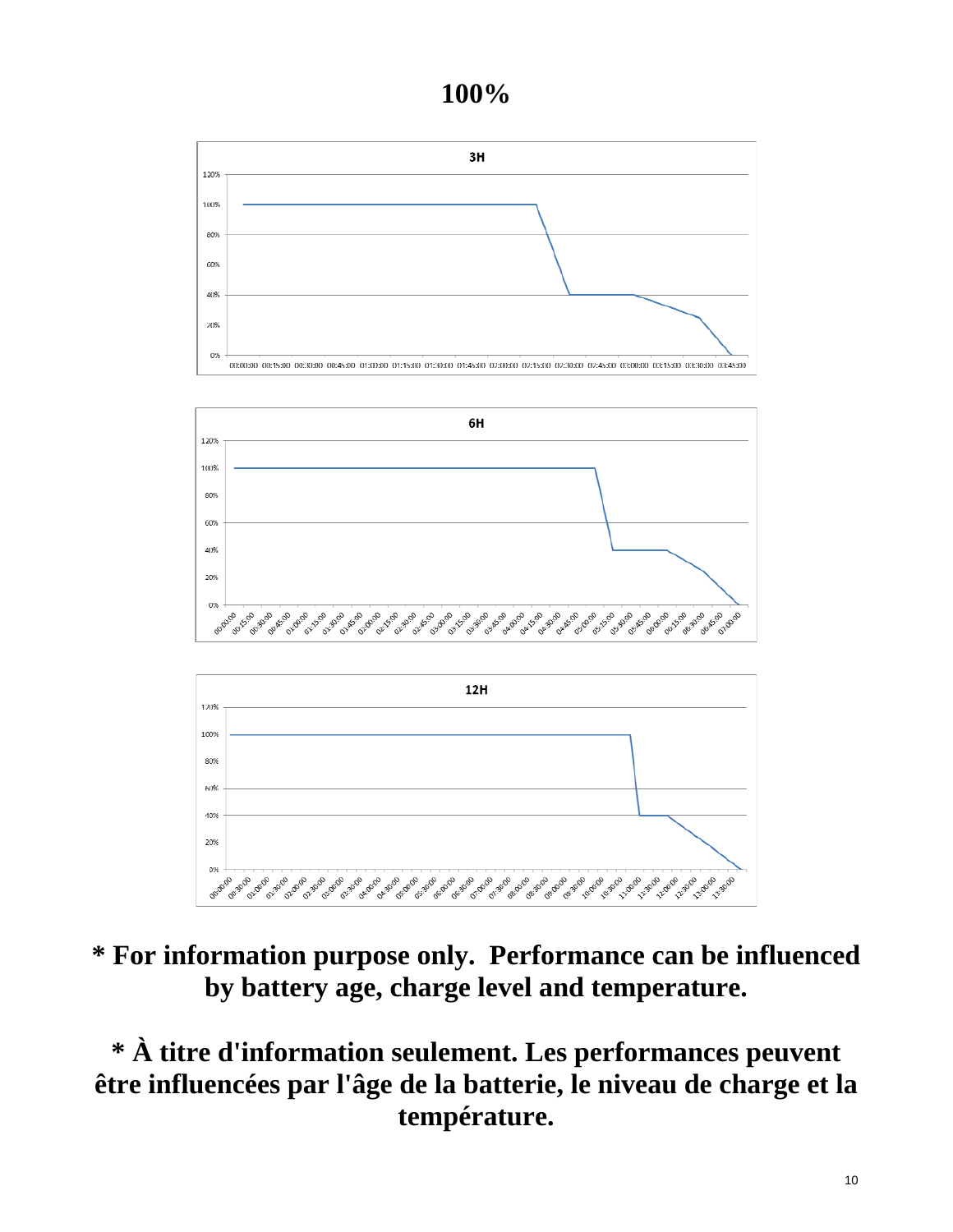**70%** 



# **\* For information purpose only. Performance can be influenced by battery age, charge level and temperature.**

**\* À titre d'information seulement. Les performances peuvent être influencées par l'âge de la batterie, le niveau de charge et la température.**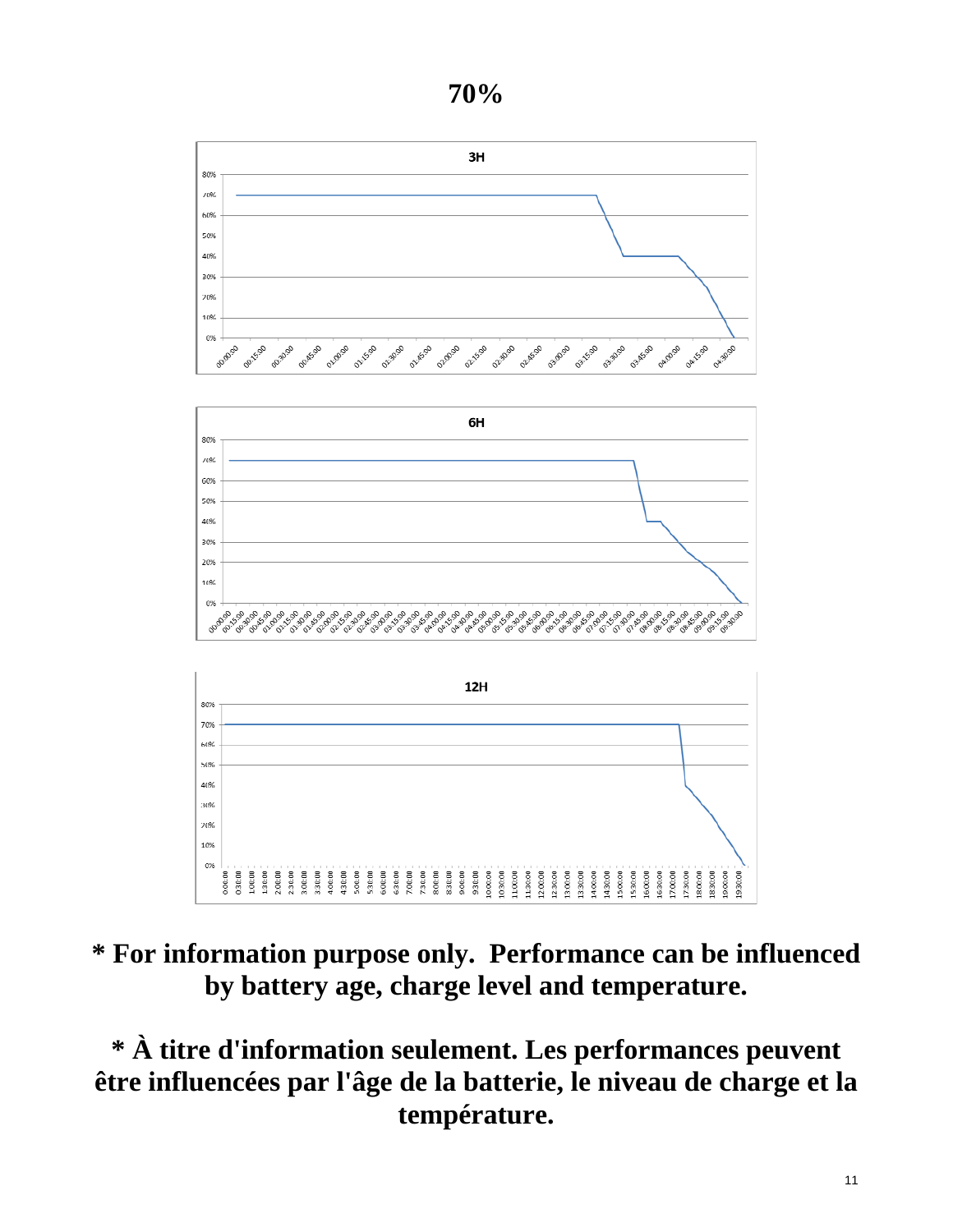





# **\* For information purpose only. Performance can be influenced by battery age, charge level and temperature.**

**\* À titre d'information seulement. Les performances peuvent être influencées par l'âge de la batterie, le niveau de charge et la température.**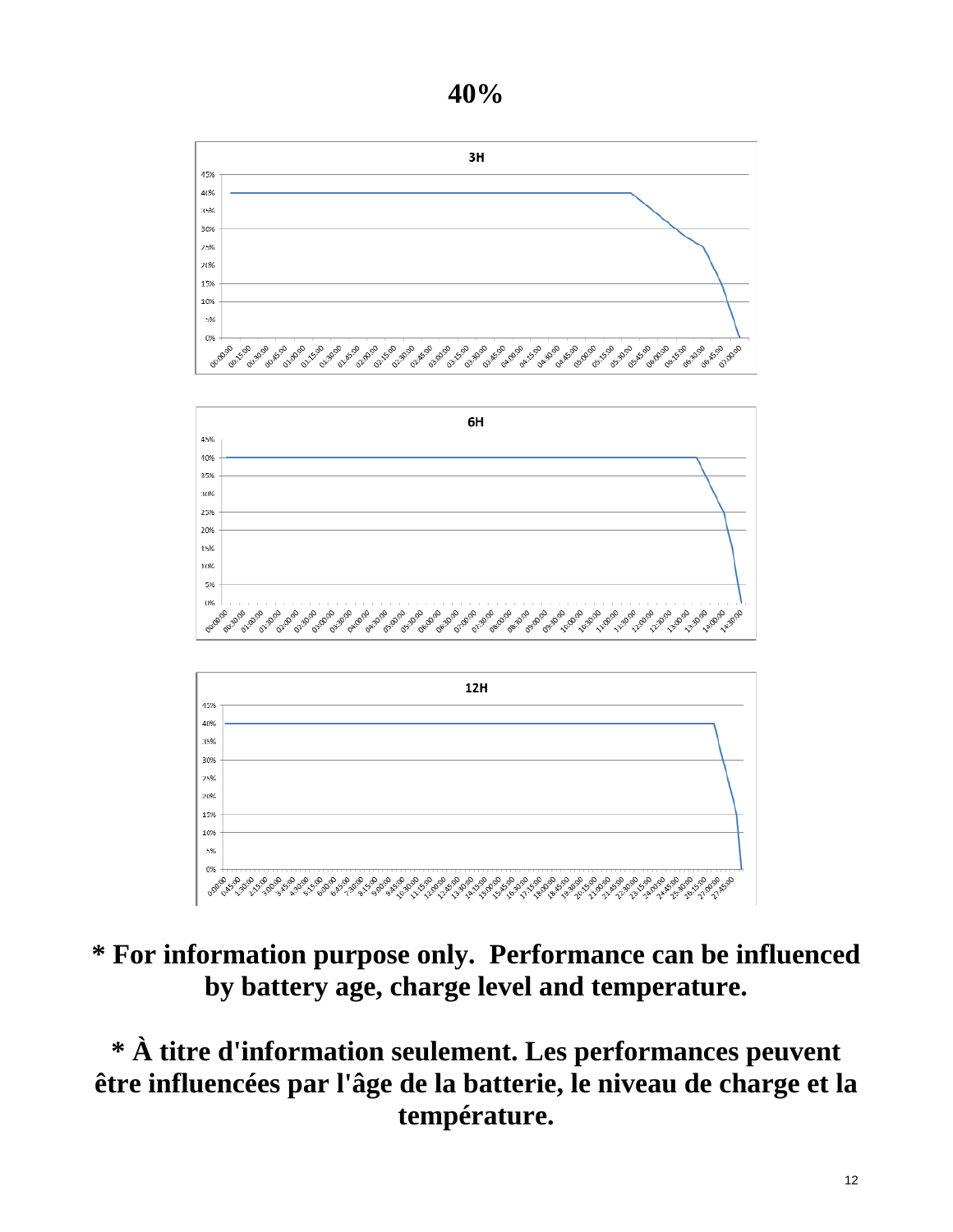# **NOTE**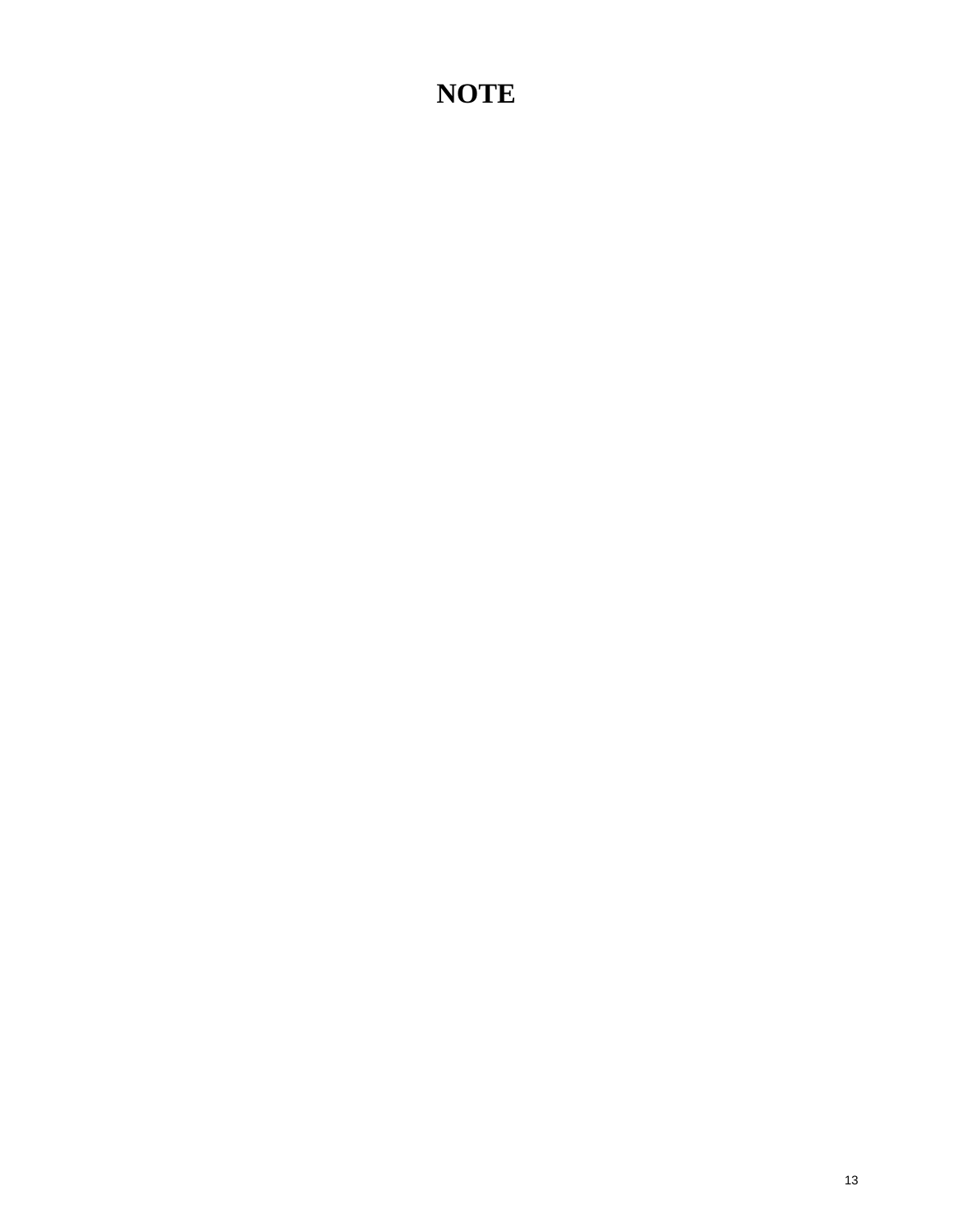# **SYMBOLES**

Plusieurs des symboles suivants peuvent être utilisés sur cette lampe de travail. Veuillez les étudier et apprendre leur signification. Une interprétation correcte de ces symboles permettra une utilisation sûre et meilleure de la lampe de travail.

| <b>SYMBOLE</b> | <b>NOM</b>                   | DESIGNATION/EXPLICATION                         |  |  |
|----------------|------------------------------|-------------------------------------------------|--|--|
| V              | <b>Volts</b>                 | Voltage                                         |  |  |
| A              | Ampères                      | Courant                                         |  |  |
| Hz             | Hertz                        | Fréquence (cycles par seconde)                  |  |  |
| W              | Watt                         | Puissance                                       |  |  |
| min            | <b>Minutes</b>               | Temps                                           |  |  |
|                | Courant alternatif           | Type de courant                                 |  |  |
| ===            | Courant continu              | Type ou la caractéristique du courant           |  |  |
|                | <b>Class II Construction</b> | Double isolation                                |  |  |
|                | Alerte de sécurité           | Précautions destinées à assurer votre sécurité. |  |  |

Les mots suivants et leur signification ont pour but d'expliquer le degré de risque associé à ce produit.

| <b>SYMBOLE</b> | <b>SIGNAL</b>         | <b>EXPLICATION</b>                                                                                                                       |  |
|----------------|-----------------------|------------------------------------------------------------------------------------------------------------------------------------------|--|
|                | <b>DANGER:</b>        | Indique une situation extrêmement dangereuse qui, si elle n'est pas<br>évitée, entraînera la mort ou des blessures graves.               |  |
|                | <b>AVERTISSEMENT:</b> | Indique une situation potentiellement dangereuse qui, si elle n'est pas<br>évitée, pourrait entraîner des blessures graves ou mortelles. |  |
|                | <b>ATTENTION:</b>     | Indique une situation potentiellement dangereuse qui, si elle n'est pas<br>évitée, peut entraîner des blessures mineures ou modérées.    |  |
|                | <b>ATTENTION:</b>     | (Sans symbole d'alerte de sécurité) Indique une situation pouvant<br>entraîner des dommages à la propriété.                              |  |

# **RÈGLES DE SÉCURITÉ GÉNÉRALES**



# **AVERTISSEMENT!**

# **LIRE ET COMPRENDRE TOUTES LES INSTRUCTIONS.**

Le non respect des instructions ci-dessous peut entraîner un choc électrique, un incendie et/ou des blessures graves.

# **AIRE DE TRAVAIL**

- **S'assurer que la zone de travail est propre et bien éclairée.** Les établis encombrés et les zones sombres sont propices aux accidents.
- **Température de travail.** Cette lampe de travail est destinée à être utilisée à une température ambiante normale. Si elle est utilisée en dessous de 0°C (32°F) la batterie se décharge plus rapidement. Si elle est utilisée à plus de 45°C (113°F) la lumière se ferme automatiquement jusqu'à ce que la température de la tête de la lumière descende. Selon l'endroit où se situe la zone de travail, près ou éloignée d'un courant d'air frais, la température de coupure peut être affectée (voir les caractéristiques pour plus d'informations).
- FLEXLITE est conçue pour être utilisée en milieu industriel sous la pluie, la neige et la poussière. Mais le produit FLEXLITE ne peut pas être plongé dans l'eau. Si la zone de travail est humide et poussiéreuse, des particules peuvent se coller sur le ventilateur ou le radiateur et réduire les performances. Voir la section ENTRETIEN pour enlever toute saleté.



# **DANGER!**

Ne jamais brancher/débrancher ou utiliser une alimentation externe dans une zone dangereuse.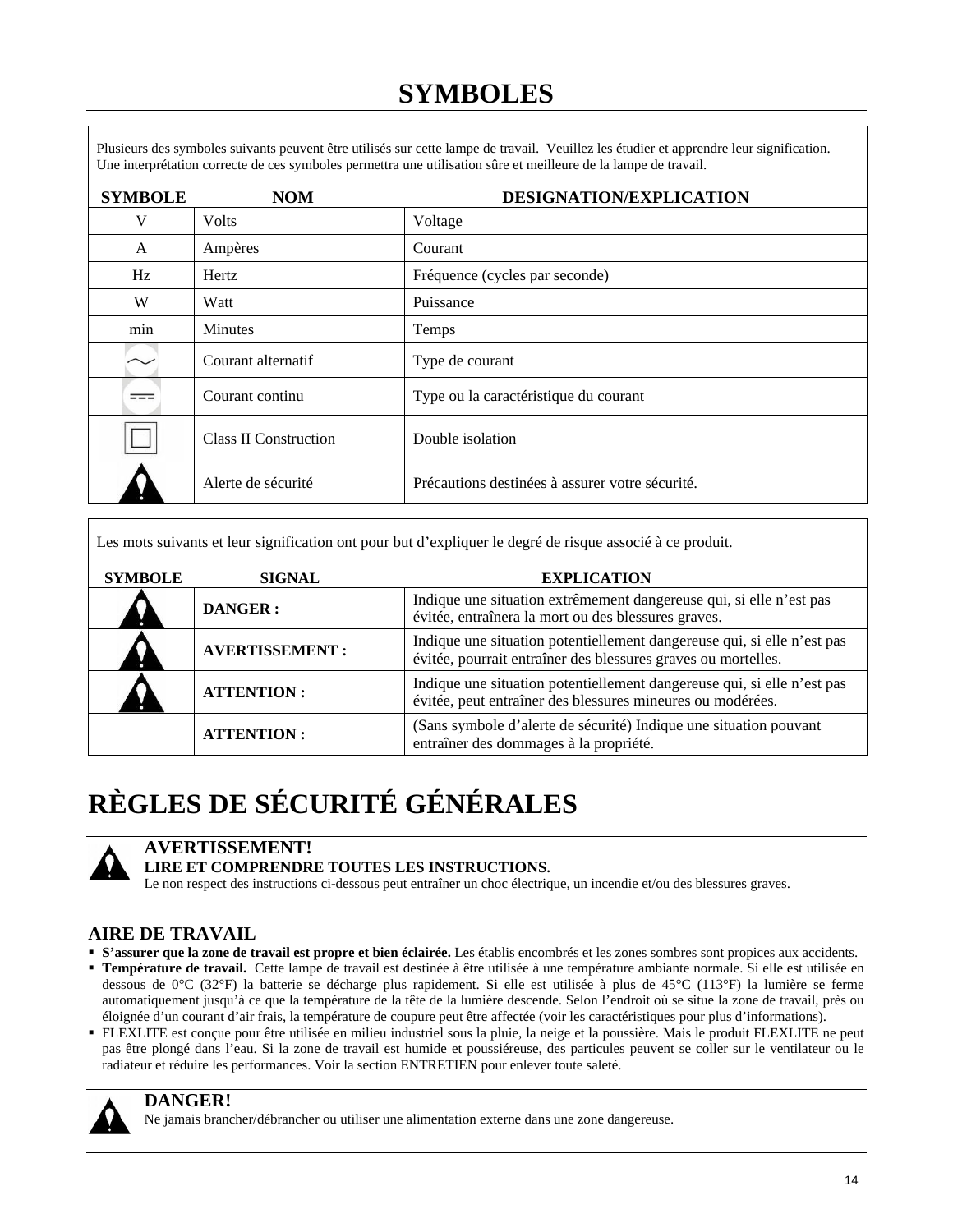

# **DANGER!**

Ne jamais brancher ou débrancher le connecteur sur la tête de lumière ou de toute rallonge lorsque l'appareil est allumé ou en zone dangereuse.



# **DANGER!**

Ne jamais laisser un produit FLEXLITE (modèle à batterie) sous les rayons du soleil.

# **SÉCURITÉ ÉLECTRIQUE**

- **Une batterie de lampe de travail (avec batterie intégrée ou batterie séparée) devra être rechargée avec le chargeur spécifié pour**  la batterie. Un chargeur qui convient à un type de batterie peut créer un risque d'incendie lorsqu'il est utilisé avec une autre batterie.
- **Utilisez le chargeur uniquement avec les produits énumérés dans CARACTÉRISTIQUES à la page 17.**

# **SERVICE**

- **Toute réparation sur votre lampe de travail doit être effectuée uniquement par des techniciens qualifiés.** Toute réparation ou entretien effectué par du personnel non qualifié peut entraîner un risque de blessure.
- **Pour l'entretien de votre lampe de travail, n'utilisez que des pièces de rechange identiques. Suivez les instructions dans la section ENTRETIEN de ce manuel.** L'utilisation de pièces non-autorisées ou le non-respect des instructions d'entretien peut créer un risque de choc ou des blessures.

# **TEMPÉRATURE D'ENTREPOSAGE**

- Pour de meilleurs résultats, entreposez la lampe de travail à une température ambiante qui se situe entre 4 and 27°C (40 and 80°F).
- Lors du transport ou l'entreposage temporaire dans un véhicule, la plage de température doit être supérieure à  $-30^{\circ}C$  (-22°F) mais inférieure à 66°C (151°F).
- **L'entreposage de la lampe de travail à des températures supérieures à 76°C (169°F) pendant de longues périodes (plus de 2 heures) peut causer des dommages à la lampe de travail et des risques d'incendie ou d'explosion.**

# **RÈGLES DE SÉCURITÉ PARTICULIÈRES**

- **Connaître votre lampe de travail. Lire le guide de l'utilisateur attentivement. Apprendre les applications et les limites, ainsi que les risques spécifiques liés à votre lampe de travail.** Respecter ces règles réduira les risques de choc électrique, d'incendie ou de blessures graves.
- **La lentille devient très chaude:** 
	- Pendant ou immédiatement après l'utilisation, ne pas mettre la lentille ou sa zone en contact avec une matière plastique ou tissu.
	- Manipuler la lampe de travail avec précaution près d'une surface inflammable.
	- Ne pas utiliser ou permettre l'utilisation de la lampe de travail dans les lits ou les sacs de couchage. Cette lampe de travail peut faire brûler les tissus et des blessures pourraient en résulter.
- **Utiliser uniquement le chargeur recommandé pour votre lampe de travail.** N'utilisez aucun autre chargeur. L'utilisation d'un autre chargeur peut causer des blessures graves.
- **Ne pas charger la batterie dans un endroit humide ou mouillé.** Respecter cette règle réduira les risques de choc électrique.
- **La batterie de votre lampe de travail doit être chargée dans un endroit où la température est supérieure à 10°C (50°F) mais inférieure à 37°C (99°F).**
- **Ne démontez pas votre lampe de travail.**
- **Ne pas laisser les enfants utiliser la lampe de travail sans surveillance.** Elle n'est pas un jouet. La température de la tête de la lumière devient chaude après avoir été utilisée pendant une courte période de temps. Cette température chaude peut causer des brûlures si on les touche et peut faire fondre certains tissus.
- **Restez vigilants.** Regardez ce que vous faites et faites preuve de bons sens. Ne vous précipitez pas.
- **Si emballée ou en contact avec des tissus, la lentille de la lampe de travail peut produire suffisamment de chaleur pour faire fondre certains tissus.** Pour éviter des blessures graves, ne laissez jamais l'objectif de la lampe de travail venir en contact avec quoi que ce soit.
- **Vérifiez les pièces endommagées.** Avant toute utilisation de la lampe de travail, une pièce endommagée devrait être soigneusement examinée afin de déterminer si elle peut fonctionner correctement et remplir sa fonction. Ne pas utiliser la lampe de travail si elle ne fonctionne pas correctement.



# **AVERTISSEMENT! DANGERS MAGNÉTIQUES**

Fortes forces magnétiques qui présentent un danger potentiel pour les personnes qui portent des implants cardiaques et qui peuvent détruire les données magnétiques des fichiers multimédias (tels que les disques durs d'ordinateur). Il est important d'avertir son entourage de l'existence de champs magnétiques intenses lorsque les champs sont générés par des équipements.



# **AVERTISSEMENT! LUMIÈRES LED**

Ne pas regarder dans le faisceau lumineux ou le regarder directement avec ou sans instruments optiques.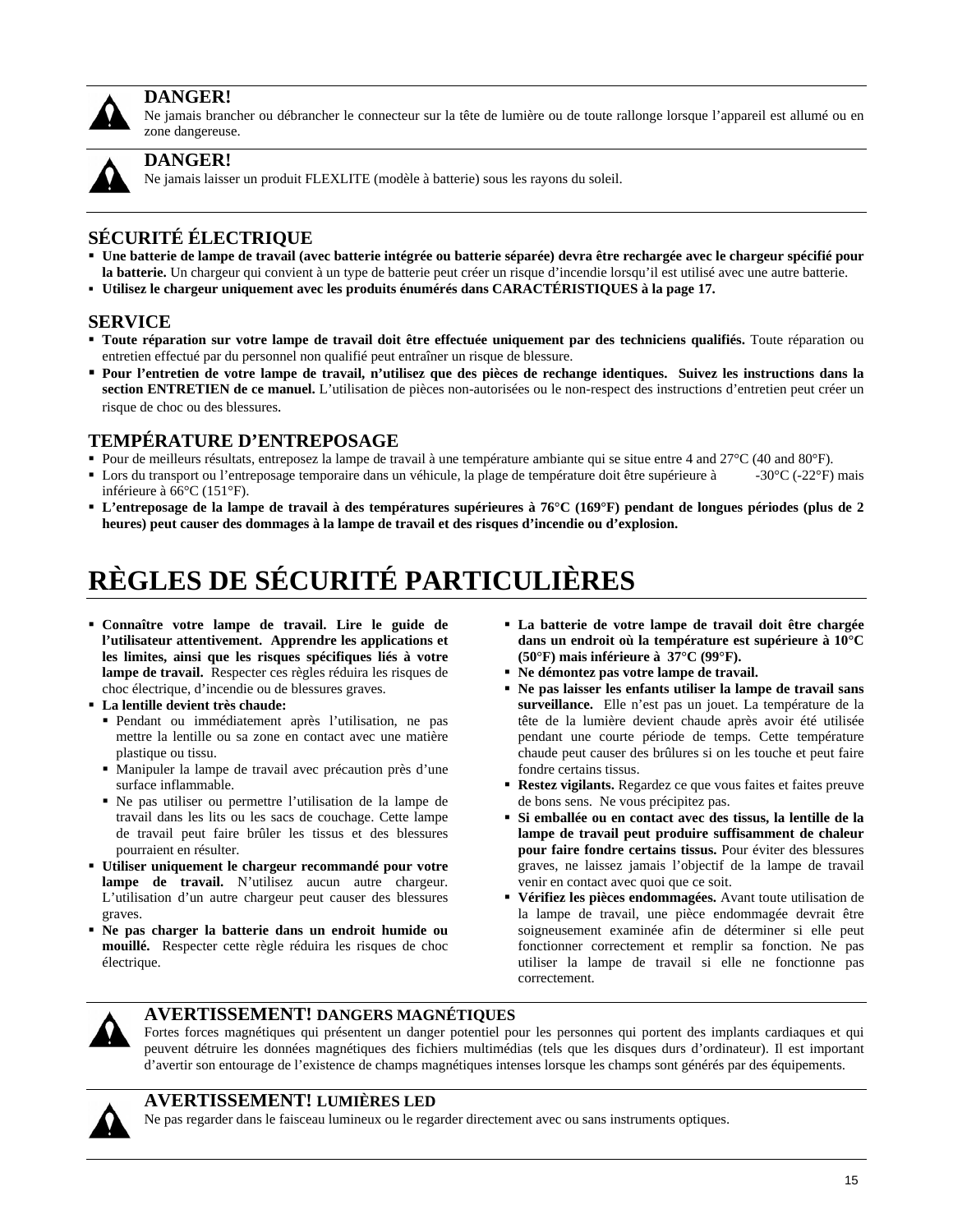

Ne pas projeter la lumière vers la route, une autre personne ou tout véhicule pour prévenir l'aveuglement. Ce geste peut entraîner des blessures graves ou la mort.

# **RÈGLES DE SÉCURITÉ POUR LE CHARGEUR**



# **AVERTISSEMENT!**

# **LIRE ET COMPRENDRE TOUTES LES INSTRUCTIONS.**

Ne pas suivre toutes les instructions ci-dessous peut entraîner un choc électrique, un incendie et/ou des blessures graves.



# **DANGER!**

Modèle avec batterie à la poitrine, retirer la batterie de la pochette pour le chargement.

 **Avant d'utiliser le chargeur de batterie,** lire toutes les instructions et tous les avertissements contenus dans ce manuel, sur le chargeur de batterie et le produit qui nécessite la batterie afin d'éviter les abus du produit ainsi que les blessures ou dommages.



# **ATTENTION:**

Pour réduire le risque de choc électrique ou éviter d'endommager le chargeur et la batterie, recharger les batteries selon la procédure indiquée sur votre chargeur. D'autres types de batteries peuvent exploser et causer des blessures ou des dommages.

- **Ne pas utiliser le chargeur à l'extérieur ou l'exposer à des conditions humides ou mouillées.** L'eau qui entre dans le chargeur augmente les risques de choc électrique.
- **Utiliser un accessoire non recommandé ou vendu par un autre fabricant peut entraîner un risque d'incendie, de choc électrique ou de blessures.** Se conformer à cette règle réduira les risques de choc électrique, d'incendie ou de blessures graves.
- **Ne pas endommager le cordon ou le chargeur.** Ne jamais utiliser le cordon pour transporter le chargeur. Ne tirez pas sur le cordon du chargeur au lieu de la prise. Des dommages au chargeur peuvent se produire et créer un risque de choc électrique. Remplacez les cordons endommagés immédiatement.
- **S'assurer que le cordon est placé de façon sécuritaire pour éviter que quelqu'un trébuche et ne pas marcher dessus pour éviter tout dommage.** Cela permettra de réduire les risques de chutes accidentelles qui pourraient

# **SERVICE**

L'entretien exige des précautions extrêmes et des connaissances approfondies et doit être effectué par un technicien qualifié. Pour le service, nous vous suggérons de retourner le produit à votre **CENTRE DE SERVICE AUTORISÉ** pour réparation. Lors de l'entretien, n'utilisez que des pièces identiques.

causer des blessures et des dommages au cordon et ainsi entraîner un choc électrique.

- **Gardez le cordon et le chargeur loin d'une source de chaleur pour éviter d'endommager les pièces internes.**
- **Ne laissez pas l'essence, les huiles et tout autre produit à base de pétrole, etc. entrer en contact avec les pièces en plastique.** Ils contiennent des produits chimiques qui peuvent endommager, affaiblir ou détruire le plastique.
- **Une rallonge ne doit pas être utilisée, sauf si absolument nécessaire.** L'utilisation incorrecte d'une rallonge pourrait entraîner un risque d'incendie et d'électrocution. Si une rallonge doit être utilisée, assurez-vous que :
	- Les fiches de la prise de la rallonge portent les mêmes numéros, sont de même taille et forme que celles de la prise du chargeur.
	- Le cordon de rallonge est correctement câblé et dans un bon état;
	- Le calibre du fil est assez grand pour l'ampérage du chargeur comme précisé ci-dessous : Longueur du cordon (Pied)  $25'$  50<sup> $\degree$ </sup> 100<sup> $\degree$ </sup> Taille du cordon (AWG) 16 16 16 **NOTE:** AWG = American Wire Gauge
- **Ne pas utiliser le chargeur avec un cordon ou une fiche endommagée,** ce qui pourrait causer un court-circuit ou un choc électrique. S'il est endommagé, le chargeur doit être remplacé par un technicien agréé.
- **Ne pas faire fonctionner le chargeur s'il a reçu un choc violent, s'il est tombé ou endommagé de quelque façon.**  Apportez-le à un technicien agréé pour une vérification électrique pour déterminer si le chargeur est en bon état de fonctionnement.
- **Ne pas démonter le chargeur.** Apportez-le à un technicien agréé si une réparation est nécessaire. Un remontage incorrect peut entraîner un risque de choc électrique ou un incendie.
- **Débranchez le chargeur de la prise avant tout entretien ou nettoyage afin de réduire le risque de choc électrique.**
- **Débrancher le chargeur de l'alimentation électrique lorsqu'il n'est pas utilisé.** Cela permettra de réduire le risque de choc électrique ou d'endommager le chargeur si les éléments métalliques tombent dans l'ouverture. Cela aidera également à éviter d'endommager le chargeur pendant une surtension.
- **Risque de choc électrique.** Ne touchez pas la partie non isolée du connecteur de sortie.
- **Conservez ces instructions.** Référez-vous fréquemment à ce manuel et utilisez-le pour instruire les autres qui peuvent utiliser la lampe de travail. Si vous prêter cette lampe de travail, prêtez aussi ce manuel d'instructions pour éviter les abus du produit et les blessures éventuelles.

# **AVERTISSEMENT:**

Pour éviter des blessures graves, ne pas tenter d'utiliser ce produit avant d'avoir lu entièrement et bien compris le manuel d'utilisation. Conservez ce manuel d'utilisation et le consulter régulièrement pour assurer la sécurité et pour instruire les autres personnes qui pourraient utiliser ce produit.

# *CONSERVEZ CES INSTRUCTIONS*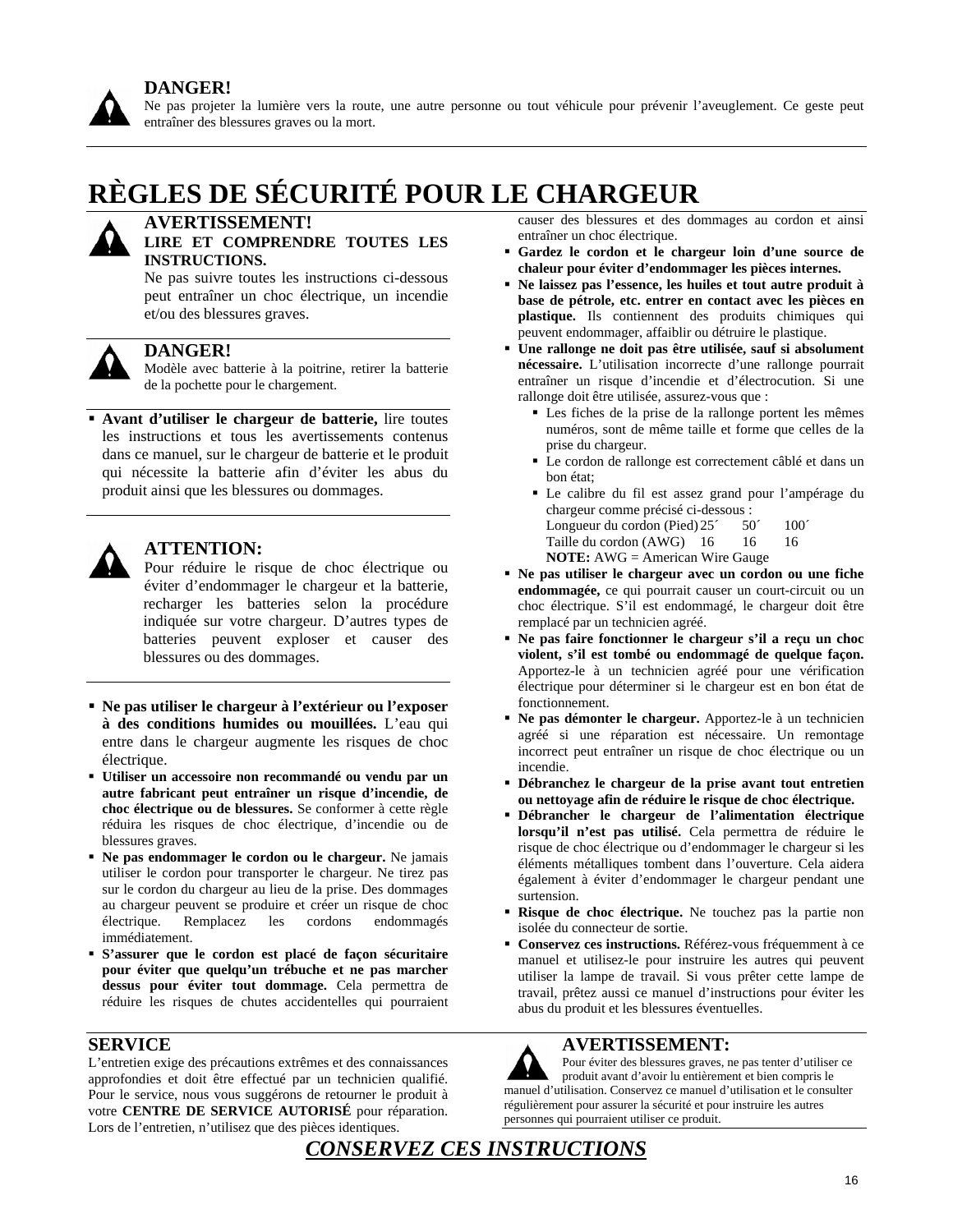| Marque        | Couleur                | Position/lumière | <b>Durée Batterie</b> | <b>Position/batterie</b> | Alimentation        | Type de connecteur | Option                    |
|---------------|------------------------|------------------|-----------------------|--------------------------|---------------------|--------------------|---------------------------|
|               |                        |                  |                       |                          |                     |                    |                           |
| FLX= Flexlite | $24W = White$          | C = Poitrine     | 3H                    | $D = Dorcale$            | $AC = 120 - 240Vca$ | NA = North America | R = sangle réfléchissante |
|               | BWR = Blue, White, Red | $M =$ Molle      | 6H                    | $C =$ Poitrine           | $12 = 12$ Vcc       | $EU = Europe$      |                           |
|               | Etc                    | $H =$ Casque     | 12H                   | B = Ceinture             | $24 = 24$ Vcc       |                    |                           |
|               |                        |                  |                       | $S = Épaule$             |                     |                    |                           |

# **CARACTÉRISTIQUES**

| <b>SPÉCIFICATIONS PRODUIT</b>                                               | 3H               | 6H                                               | 12H                                              |
|-----------------------------------------------------------------------------|------------------|--------------------------------------------------|--------------------------------------------------|
| Batterie : Lithium-ion rechargeable<br>Performances à $21^{\circ}$ C (70°F) | Incluse          | Incluse                                          | Incluse                                          |
|                                                                             |                  | 6 h                                              | 12 <sub>h</sub>                                  |
|                                                                             |                  | 8 h 30                                           | 16h30                                            |
|                                                                             |                  | 14h                                              | 27h30                                            |
| Matériau du bloc-batterie (ignifuge)                                        | plastique UL94V0 | plastique UL94V0                                 | plastique UL94V0                                 |
| (Modèle batterie dorsale)                                                   |                  |                                                  |                                                  |
| <b>Chargeur:</b>                                                            |                  |                                                  |                                                  |
| 110V E-CHARG1ALI8.4110V X                                                   |                  | X                                                | X                                                |
| 12V DC (allume-cigare)E-CHARG1ALI8.412V X                                   |                  | X                                                | X                                                |
|                                                                             |                  | $5 - 6$ heures                                   | $10 - 11$ heures                                 |
| Système :                                                                   |                  |                                                  |                                                  |
|                                                                             |                  | $0.7$ Kg $(1.5$ lb)                              | $0.9$ Kg $(2 \text{ lb})$                        |
|                                                                             |                  | 1188                                             | 1188                                             |
|                                                                             |                  | 5000 K                                           | 5000 K                                           |
|                                                                             |                  | Aluminium traité                                 | Aluminium traité                                 |
| Ajustement de la tête de lumière90° vers le bas                             |                  | $90^{\circ}$ vers le bas                         | $90^{\circ}$ vers le bas                         |
|                                                                             |                  | Ajustable à la taille                            | Ajustable à la taille                            |
|                                                                             |                  |                                                  |                                                  |
|                                                                             |                  | 3 mètres                                         | 3 mètres                                         |
| Fenêtre optique (resistant aux poduits chimiques)Verre BK7                  |                  | Verre BK7                                        | Verre BK7                                        |
|                                                                             |                  | $-20$ à $40^{\circ}$ C ( $-4$ à $104^{\circ}$ F) | $-20$ à $40^{\circ}$ C ( $-4$ à $104^{\circ}$ F) |

## **Voyants lumineux stroboscopiques (Modèle dorsale seulement)**

6 DELs à haut intensité et à grand angle sur le dos…Incluses Incluses Incluses

# **MODE RÉSERVE**

Votre lampe Flexlite est programmée afin de vous protéger contre une mise à plat instantanée de la pile. En effet, après le seuil de durée normal selon l'intensité choisie, votre lampe se placera en mode réserve qui constitue à vous offrir une durée supplémentaire à un niveau de 25%. Durant cette durée de réserve, la lampe clignotera toute les 30 secs, afin de vous avertir que la pile est sur le point de tombé à plat. La durée du mode réserve est de minimum 15 min. Lors du mode réserve, toute autre fonction de la lampe est non disponible mise à part la fermeture.

### **OPTIONS**

Bloc-batterie supplémentaire

| <b>Position/batterie</b> | 3H           | 6Н           | 12H           |
|--------------------------|--------------|--------------|---------------|
| D = Dorsale              | FLX-BAT-D-3H | FLX-BAT-D-6H | FLX-BAT-D-12H |
| C = Poitrine             | FLX-BAT-C-3H | N/A          | N/A           |
| <b>B</b> = Ceinture      | N/A          | FLX-BAT-B-6H | N/A           |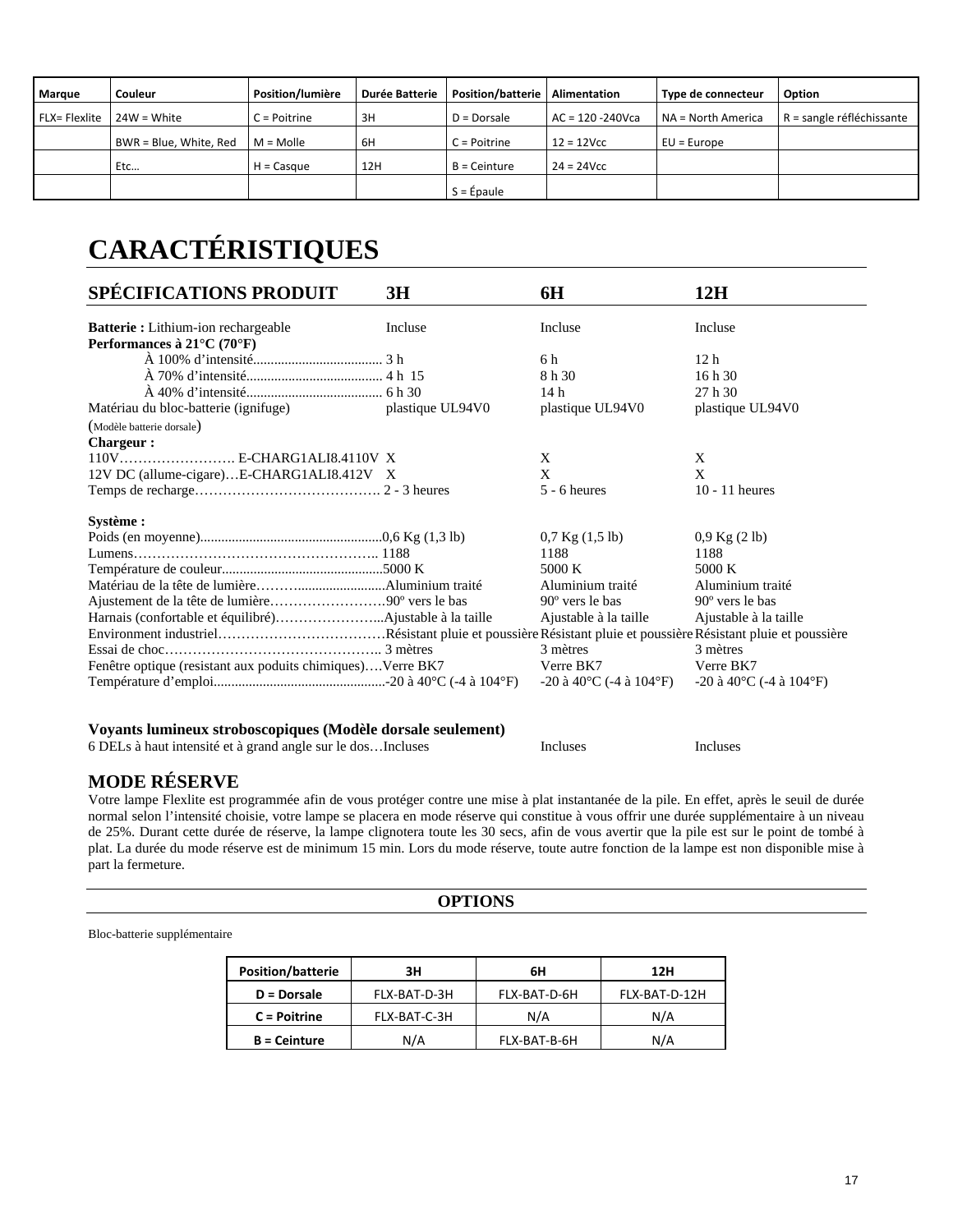# **DÉBALLAGE**

Ce produit a été expédié complètement assemblé.

- Retirez délicatement la lampe de travail et les accessoires de la boîte. Assurez-vous que tous les articles énumérés dans la liste d'emballage sont inclus.
- Inspectez la lampe de travail avec soin pour s'assurer que rien n'a été brisé ou endommagé pendant le transport.
- Ne pas jeter les matériaux d'emballage avant d'avoir soigneusement inspecté la lampe de travail et vous êtes assuré qu'elle fonctionne.
- Si des pièces sont endommagées ou manquantes, veuillez communiquer au 1-866-854-1411 pour de l'assistance.

# **LISTE D'EMBALLAGE**

Lampe de travail avec harnais Manuel de l'utilisateur Chargeur



# **AVERTISSEMENT:**

Si des pièces sont manquantes, ne pas utiliser cette lampe de travail jusqu'à ce que les parties manquantes soient remplacées. Ne pas le faire pourrait entraîner des blessures graves.

# **AVERTISSEMENT:**

N'essayez pas de modifier cette lampe de travail ou de créer des accessoires non recommandés pour une utilisation avec ce produit. Toute altération ou modification constitue un usage abusif et pourrait entraîner une situation dangereuse menant à des blessures graves.



# **AVERTISSEMENT:**

Ne jamais débrancher le connecteur de l'appareil lorsque l'alimentation est en position « on ».



# **AVERTISSEMENT:**

Gardez la lampe hors de la portée des enfants. La lampe de travail peut causer les blessures graves. Pour éviter un possible étranglement, gardez le harnais hors de la portée des enfants. CETTE LAMPE DE TRAVAIL N'EST PAS UN JOUET.

# **OPÉRATION**



# **AVERTISSEMENT:**

La familiarité avec votre lampe de travail ne doit pas vous faire oublier d'être prudent. N'oubliez pas qu'une fraction de seconde d'innatention suffit pour entraîner des blessures graves.



# **AVERTISSEMENT:**

Ne pas utiliser d'outils ou d'accessoires non recommandés par le fabricant de cette lampe de travail. L'utilisation de pièces ou d'accessoires non recommandés peut entraîner des blessures graves.

# **ATTENTION:**

Pour éviter d'endommager la batterie intégrée, retirez le chargeur immédiatement si aucune DEL ne s'allume. Retournez la lampe de travail à votre centre de service le plus proche pour vérification ou remplacement.

# **CHARGEMENT DE LA BATTERIE**

La batterie pour cette lampe de travail est livrée avec une charge minimale pour éviter d'éventuels problèmes. Par conséquent, vous devez charger la batterie jusqu'à ce que la lumière sur le devant du chargeur soit verte.

# **POUR LA CHARGE**

- Après une utilisation normale, un minimum de 4 heures de charge est nécessaire pour être pleinement chargée.
- Voir « CARACTÉRISTIQUES » à la page 13.
- Chargez la batterie uniquement avec le chargeur recommandé.
- Éteignez la lumière. Connectez le chargeur dans la prise prévue à cet effet sur la batterie ou sur le clip à l'intérieur du chargeur mural (en option).
- Le chargeur deviendra légèrement tiède au toucher pendant la charge. Ceci est normal et n'indique pas un problème.
- Ne pas placer le chargeur dans une zone de chaleur ou de froid extrême. Il fonctionne mieux à une température ambiante normale.
- Lorsque la batterie est complètement chargée, débranchez le chargeur de l'alimentation.
- Le chargeur sera coupé automatiquement si la batterie est complètement chargée et indiquée par DEL :
- $\div$  En charge : DEL rouge
- Batterie pleine : DEL vert
- Erreur : DEL rouge clignotant

# **AVERTISSEMENT:**



Tenir le chargeur et la lampe de travail hors de la portée des enfants.

# **AVERTISSEMENT:**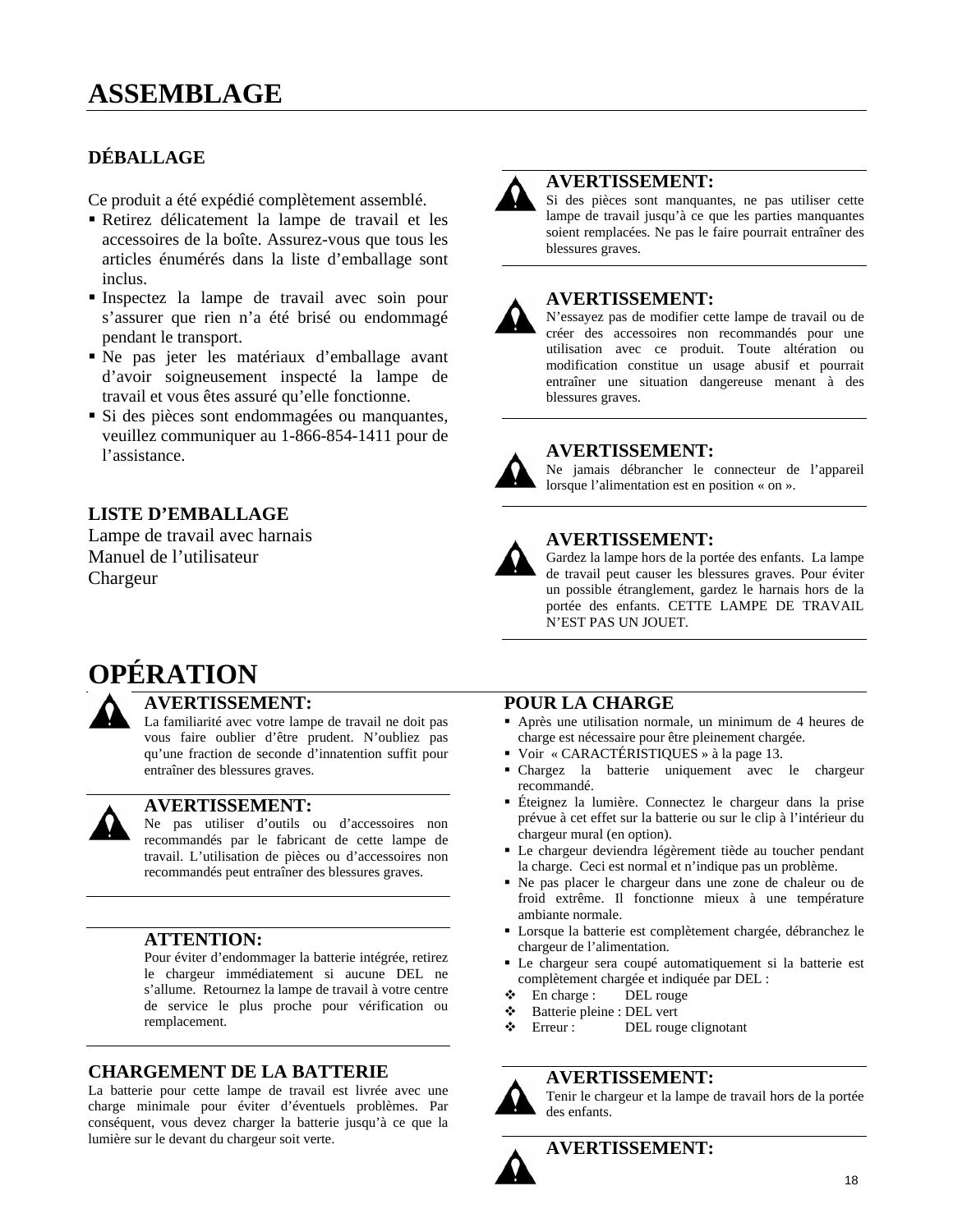N'essayez pas d'ouvrir le chargeur ou la lampe de travail. Aucune pièce ne doit être changée par l'utilisateur. Pour remplacer la batterie, retournez la lampe de travail et le chargeur à un centre de service autorisé.

# **INFORMATIONS IMPORTANTES POUR RECHARGER UNE LAMPE DE TRAVAIL CHAUDE**

Lorsque vous utilisez la lampe de travail en continu, les piles de la batterie deviennent chaudes. Vous devez laisser refroidir la batterie pendant 30 minutes environ avant de tenter de la recharger.

**NOTE:** Se référer à **"CHARGER LA BATTERIE"** pour la recharge normale des batteries. Si le chargeur ne charge pas votre batterie dans des circonstances normales, retournez à la fois la batterie et le chargeur à votre centre de réparation le plus proche pour une vérification électrique. Pour connaître l'emplacement de votre centre de réparation le plus proche, appelez au 1-866-854-1411.

*Utiliser l'interrupteur « Touch Pad » sur le devant de la tête de lumière :* 

**POUR METTRE EN MARCHE LA LUMIÈRE :** *Appuyer et maintenir 1/2 seconde.* 

POUR AUGMENTER L'INTENSITÉ DE 40% À 70% : *Appuyer rapidement 1 fois.* 

**POUR AUGMENTER L'INTENSITÉ DE 70% À 100% :** *Appuyer rapidement une autre fois.* 

**« FLASHING MODE » :** *Appuyer rapidement une autre fois.* 

**POUR FERMER LA LUMIÈRE :** *Appuyer et maintenir 1/2 seconde à tout moment.* 

# **CONSEILS DE SÉCURITÉ**

- Si la tête de la lumière devient trop chaude, un dispositif électronique intégré diminuera la puissance lumineuse à 25% d'efficacité en mode « flash ». Si la température continue d'augmenter, le dispositif éteindra automatiquement la lumière. Vérifiez si le radiateur est propre. Si le problème persiste, retournez la lampe de travail à votre centre de service autorisé.
- Lorsque la batterie est presque complètement déchargée, la tête de la lampe s'ajuste automatiquement à la puissance lumineuse de 25% d'efficacité ce qui permet à l'utilisateur de quitter la zone sombre.

# **ENTRETIEN**



# **AVERTISSEMENT:**

Pour réparations, n'utilisez que des pièces de remplacements **FLEXLITE**. L'utilisation de toute autre pièce pourrait créer un danger ou endommager le produit.



# **AVERTISSEMENT:**

Toujours porter des lunettes de sécurité et / ou avec des écrans latéraux lors de l'utilisation d'air comprimé pour nettoyer votre lampe de travail. S'il y a de la poussière, portez également un masque anti-poussière.

# **ENTRETIEN GÉNÉRAL**

Évitez d'utiliser des solvants pour le nettoyage des pièces en plastique. La plupart des plastiques sont sensibles aux dommages causés par différents types de solvants commerciaux et peuvent être endommagés par leur utilisation. Utilisez un chiffon propre pour enlever la saleté, la poussière, l'huile, la graisse, etc.

Ne jamais laisser les liquides de frein, l'essence, les produits à base de pétrole, les huiles pénétrantes, etc. entrer en contact avec les pièces en plastique. Les produits chimiques peuvent endommager, affaiblir ou détruire le plastique, ce qui peut entraîner des blessures graves.

# **ENTRETIEN DU VENTILATEUR ET / OU DU RADIATEUR**

Ces FLEXLITE sont faites avec un ventilateur de refroidissement intégré conçu pour résister à la pluie et à la poussière. Pour être performant, ce ventilateur et le radiateur doivent être nettoyés fréquemment. Utilisez uniquement un pistolet à **basse pression d'air** pour nettoyer et enlever toute la poussière. Ne pas utiliser de solvant, de savon ou de nettoyant. L'unité est propre lorsque vous pouvez voir à travers le radiateur.